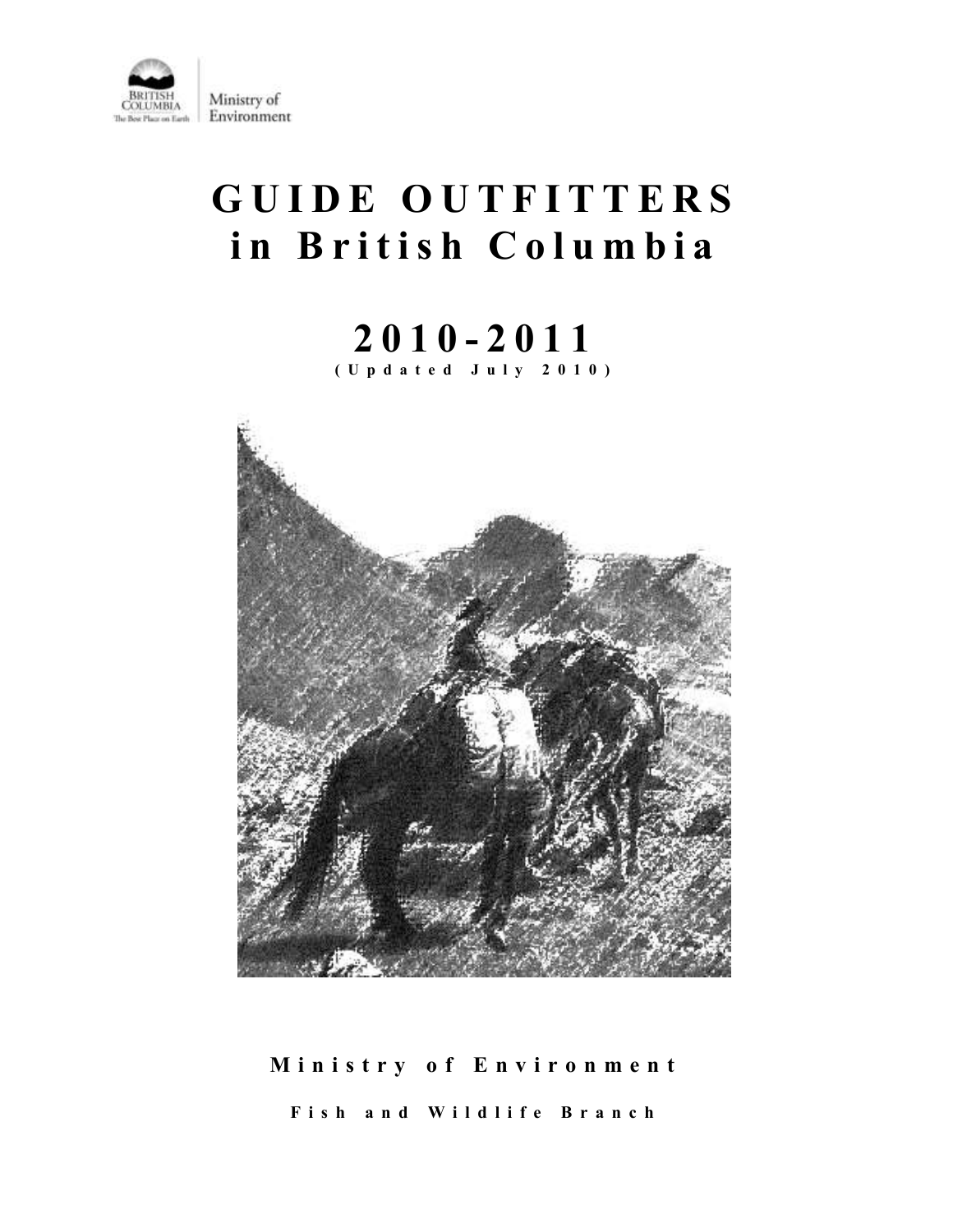## **2 0 1 0 - 201 1 G U I D E O U T F I T T E R S i n B r i t i s h C o l u m b i a**

All non-residents are required to be accompanied by a licenced guide while hunting big game, i.e. deer, mountain sheep, mountain goat, moose, caribou, elk, cougar, wolf, grizzly bear, black bear, lynx, bobcat, and wolverine. Guides are not required while hunting small game, i.e. game birds, migratory game birds, fox, raccoon, coyote, skunk and hare.

Guide outfitters employ licenced assistant guides to assist in providing guiding services. Guide outfitters set their own guiding fees. It is suggested that you write several guide outfitters in the area of your choice to obtain full particulars regarding the species of game available, the recommended period to hunt, rates, services provided, and reservations. The assurance of a successful and enjoyable hunt is most dependent upon a clear understanding between the hunter and guide outfitter as to what each expects from the other.

A licenced guide may not have more than two hunters in the field at one time.

The Province is divided into nine administrative regions, having a total of 225 management units for the purpose of efficient game management. The following guide outfitters are listed in the region and management units in which they operate. A list of the big game animals available in each guide's area is shown after each entry.

Refer to the British Columbia Hunting and Trapping Regulations Synopsis for maps showing boundaries of management units, regions, and other pertinent information.

#### **Before you hunt:**

- 1. Make sure you have:
	- a) Your resident or non-resident hunting licence.
	- b) Species licence for those species you intend to hunt. (Also make sure the species you wish to hunt are in the area of your planned hunt.)

Applications for non-resident hunting and species licences are available from Service BC offices,

- 2. Your licence application, accompanied by your remittance in **Canadian Funds** by Bank Money Order or Draft on a Canadian Bank, should be sent to a Government Agent or Victoria office 60 days in advance of your hunting trip. Alternatively, you may purchase your licences at these offices during business hours. Have a clear understanding with your guide outfitter as to who is purchasing the licences. Refunds are not issued for duplicate licences.
- 3. Be familiar with hunting regulations as outlined in the current Hunting and Trapping Regulations Synopsis (available from the same sources as the hunting application).

#### **During your hunt:**

- 1. Properly cancel the appropriate species licence immediately after you make your kill. This cancelled species licence must accompany the carcass or cape when it is being shipped.
- 2. Ensure that evidence of sex remains on the carcass when required. See the Hunting and Trapping Regulations Synopsis.
- 3. Compulsory inspection is mandatory for several species. Compulsory Inspections are now provided through the contracted service of qualified Compulsory Inspector.

#### **After your hunt:**

- 1. A correctly completed Report and Declaration of the Guide Outfitter form signed by the Guide Outfitter must also be signed by you, the hunter.
- 2. Arrange for compulsory inspection, Export Permit and Convention for International Trade in Endangered Species documentation (none or all of which may be applicable). When you present the required parts of your kill for compulsory inspection ensure that your copy of the Report and Declaration of Guide Outfitter, your hunting licence and your species licence are handy for inspection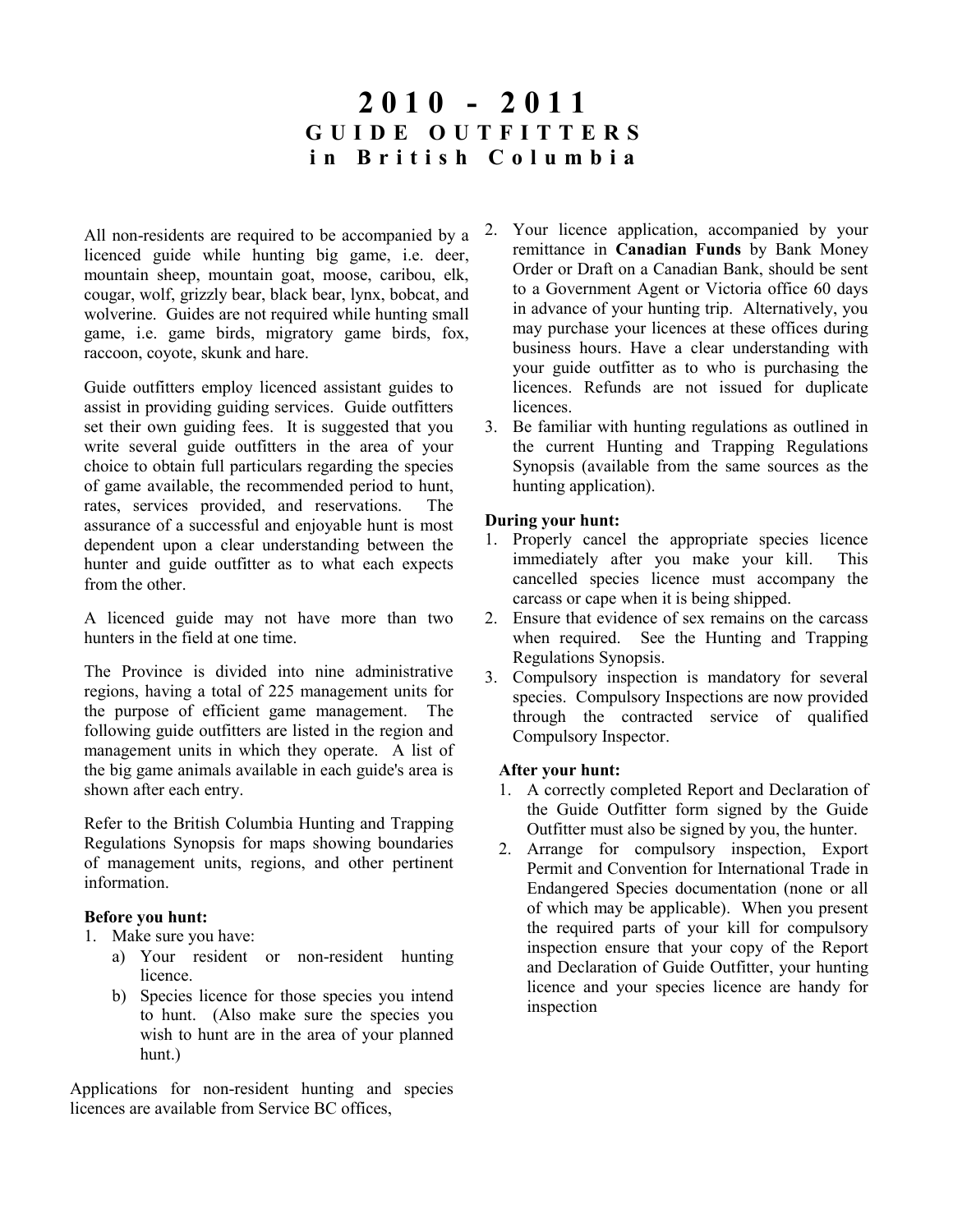

### **Fish and Wildlife Environmental Stewardship Regional Offices**

| <b>Nanaimo:</b>       | 2080A Labieux Rd., V9T 6J9                    | 250-751-3100 |
|-----------------------|-----------------------------------------------|--------------|
| <b>Surrey:</b>        | 2 <sup>nd</sup> Fl - 10470-152nd St., V3R 0Y3 | 604-582-5200 |
| <b>Kamloops:</b>      | 1259 Dalhousie Dr., V2C 5Z5                   | 250-371-6200 |
| <b>Nelson:</b>        | 401-333 Victoria St., V1L 4K3                 | 250-354-6333 |
| Cranbrook:            | 205 Industrial Rd. G, V1C 6H3                 | 250-489-8540 |
| <b>Williams Lake:</b> | 400-640 Borland St., V2G 4T1                  | 250-398-4530 |
| <b>Smithers:</b>      | 3726 Alfred Ave., V0J 2N0                     | 250-847-7260 |
| <b>Prince George:</b> | 4051 18th Ave., V2N 1B3                       | 250-565-6135 |
| Fort St. John:        | 10003-110th Ave., V1J 6M7                     | 250-787-3411 |
| <b>Penticton:</b>     | 102 Industrial Place, V2A 7C8                 | 250-490-8200 |
|                       |                                               |              |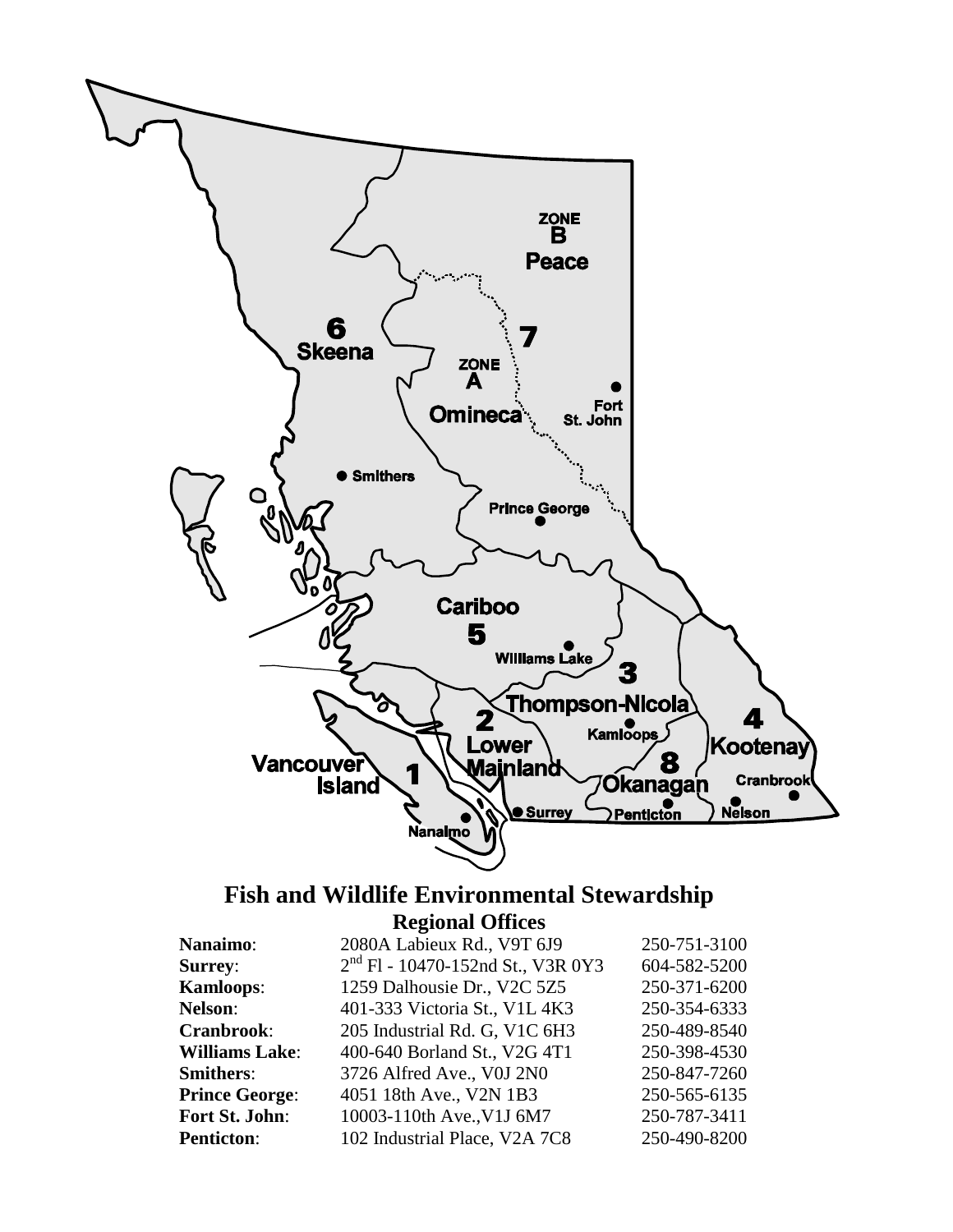|                                                                                                      | Management Units                | <b>Black Bear</b> | <b>Grizzly Bear</b> | Caribou | Cougar           | Deer                      | Elk         | Moose | Mountain Sheep | Mountain Goat | Wolf        |
|------------------------------------------------------------------------------------------------------|---------------------------------|-------------------|---------------------|---------|------------------|---------------------------|-------------|-------|----------------|---------------|-------------|
| <b>REGION 1 - VANCOUVER ISLAND</b>                                                                   |                                 |                   |                     |         |                  |                           |             |       |                |               |             |
| DELUCA, Darren F.<br>PO Box 1062 STN M, Port Alberni, BC V9Y 7L9                                     | $1-07, 1-08$                    | $\mathbf X$       |                     |         | $\mathbf X$      | $\boldsymbol{\mathrm{X}}$ | $\mathbf X$ |       |                |               | $\mathbf X$ |
| FYFE, David<br>2135 Nikola Place, Campbell River BC V9W 6H9<br>Phone: 250-850-1500 Fax: 250-850-1501 | $1-09, 1-11$                    | $\mathbf X$       |                     |         | X                | $\mathbf X$               | X           |       |                |               | X           |
| KLAUI, Peter G.<br>PO Box 13, Site 52, RR 2, Galiano, BC V0N 1P0<br>Phone: 250-830-7434              | $1-14, 1-15$<br>$2-14, 2-15$    | $\mathbf X$       | X                   |         | X                | X                         |             |       |                | X             | X           |
| LINGL, Sean<br>PO Box 827<br>Port McNeil BC V0N 2R0                                                  | $1-03, 1-05$<br>to 1-07         | X                 |                     |         | X                | X                         | X           |       |                |               | X           |
| MIKKELSON, Eric<br>3018 Kensington Cres, Courtenay BC V9N 8Z8<br>Phone: 1-888-293-2299               | $1 - 12$                        | $\mathbf X$       |                     |         | X                | $\mathbf X$               | X           |       |                |               | X           |
| OLSON, Peter<br>PO Box 1, Lake Cowichan, BC V0R 2G0<br>Phone: 250-749-6947                           | $1-03$ , $1-04$ ,<br>$1 - 05$   | X                 |                     |         | $\mathbf X$      | $\mathbf X$               |             |       |                |               | X           |
| SHOCKEY, James<br>PO Box 486, Duncan, BC V9L 3X8                                                     | $1-12, 1-13$                    | $\mathbf X$       |                     |         | X                | $\mathbf X$               | X           |       |                |               | X           |
| SIEVERS, John H.<br>General Delivery, Monte Lake, BC V0E 2N0<br>Phone: 250-375-2550                  | $1-01, 1-02$<br>$1-03, 1-05$    | X                 |                     |         | X                | $\mathbf X$               |             |       |                |               | X           |
| VENUS, Glenn<br>PO Box 77, Campbell River BC V9W 4Z9                                                 | $1-06, 1-10$<br>$1 - 15$        | $\mathbf X$       | X                   |         | $\mathbf X$      | $\mathbf X$               | $\mathbf X$ |       |                | $\mathbf X$   | X           |
| <b>REGION 2 - LOWER MAINLAND</b>                                                                     |                                 |                   |                     |         |                  |                           |             |       |                |               |             |
| DOUGAN, Abraham J.<br>1648 Springhaven Pl, Kamloops, BC V2E 1C6                                      | $2-09, 2-10$<br>$2-18, 2-19$    | X                 |                     |         | $\mathbf X$      | X                         |             |       |                |               |             |
| KLAUI, Peter G.<br>PO Box 13, Site 52, RR 2, Galiano, BC V0N 1P0<br>Phone: 250-830-7434              | $1-14$ , $1-15$<br>$2-14, 2-15$ | X                 | X                   |         | X                | X                         |             |       |                | $\mathbf X$   | X           |
| LISTER, Brad<br>C8 Weldwood Rd RR3, Powell River, BC V8A 5C1                                         | $2-05, 2-12$<br>$2-16$          | X                 |                     |         | $\mathbf X$      | X                         |             |       |                | X             | X           |
| REBANE, Alan<br>C2, RR1, 7812 Valley Rd<br>Powell River BC V8A 4Z2                                   | $2-12, 2-13$                    | $\mathbf X$       |                     |         | $\mathbf X$      | X                         |             |       |                | $\mathbf X$   | X           |
| WABNEGGER, David<br>S20 C10 RR#1 Keremeos, BC V0X 1N0<br>Phone: 250-499-2280                         | $2-02, 2-17$<br>8-05, 8-06      | X                 |                     |         | $\boldsymbol{X}$ | X                         | X           | X     |                |               |             |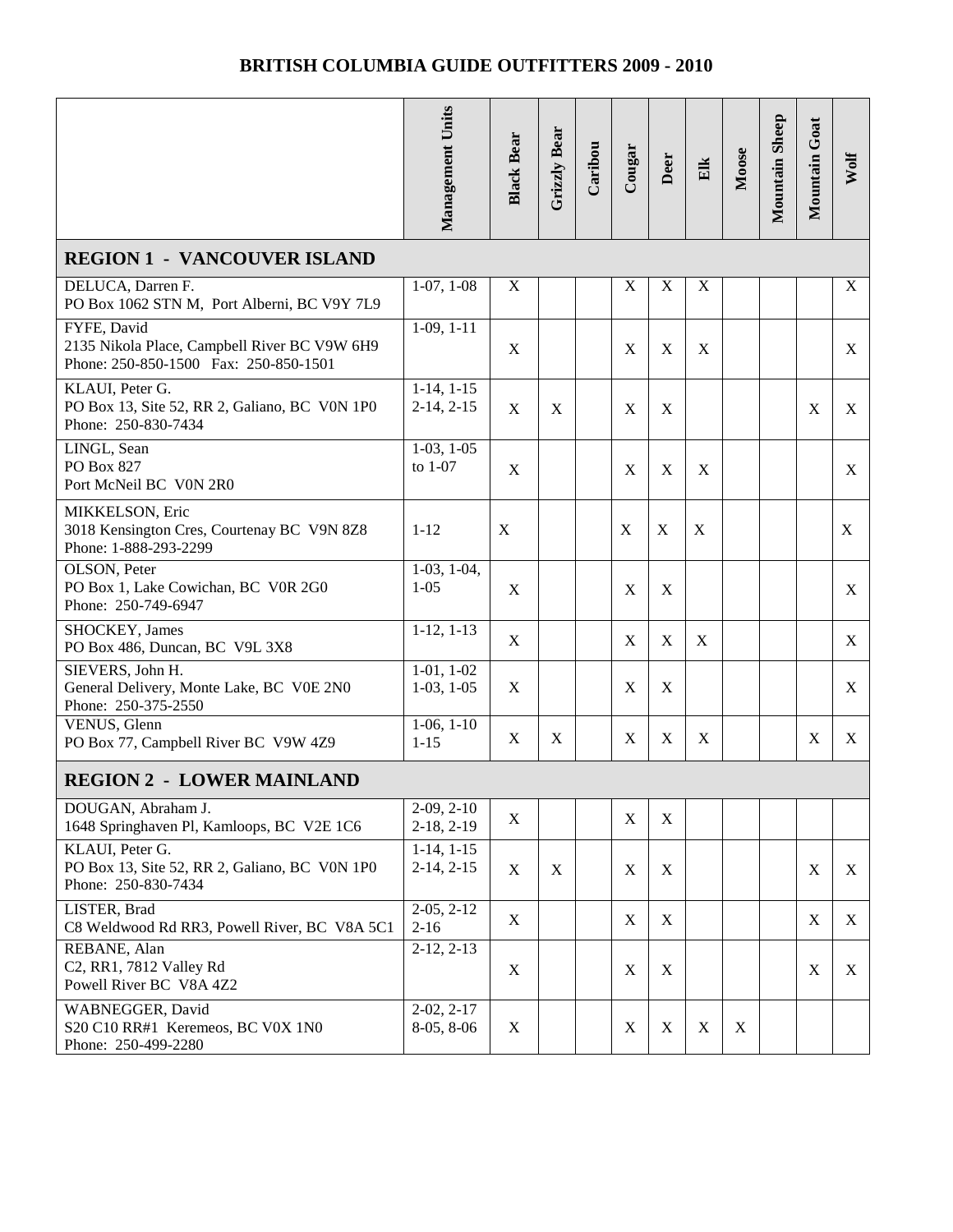|                                                                                               | Management Units             | <b>Black Bear</b> | Grizzly Bear | Caribou | Cougar           | Deer                      | Elk | Moose       | Mountain Sheep | Mountain Goat             | Wolf |
|-----------------------------------------------------------------------------------------------|------------------------------|-------------------|--------------|---------|------------------|---------------------------|-----|-------------|----------------|---------------------------|------|
| <b>REGION 3 - THOMPSON</b>                                                                    |                              |                   |              |         |                  |                           |     |             |                |                           |      |
| <b>AMBLER, Bruce</b><br>PO Box 521, Clinton, BC V0K 1K0                                       | $3-32, 3-33$                 | $\mathbf X$       |              |         | X                | $\boldsymbol{\mathrm{X}}$ |     | X           | $\mathbf X$    | $\mathbf X$               | X    |
| BRACEWELL, Kevan<br>PO Box 1419, Lillooet, BC V0K 1V0                                         | $3-32, 3-33$<br>$5-03, 5-04$ | $\mathbf X$       | X            |         | X                | $\mathbf X$               |     | X           | X              | X                         | X    |
| CONDIE, Chris<br>PO Box 78<br>100 Mile House BC V0K 2E1                                       | $3-39, 5-01$                 | $\mathbf X$       |              |         | X                | X                         |     | $\mathbf X$ |                |                           | X    |
| FRIESEN, Laurie<br>RR 2 S26 C66, Chase BC V0E 1M0                                             | $3-36, 3-37$<br>$3-42$       | $\mathbf X$       | X            |         | X                | X                         |     | X           |                | $\mathbf X$               | X    |
| GILES, Brent<br>6522 Perry Road, 100 Mile House, BC V0K 2E3                                   | $3-30, 5-01$                 | $\mathbf X$       |              |         | $\boldsymbol{X}$ | $\mathbf X$               |     | X           |                |                           | X    |
| LONEY, Larry<br>Caverhill Lodge<br>PO Box 190, Barriere, BC V0E 1E0                           | $3 - 30$                     | X                 |              |         | X                | X                         |     | X           |                |                           | X    |
| MAITLAND, Stuart G.<br>PO Box 1332, 100 Mile House, BC V0K 2E0<br>Phone: 877-538-6566         | $3-46, 5-02,$<br>$5 - 15$    | $\mathbf X$       | X            | X       | X                | X                         |     | X           |                | $\mathbf X$               | X    |
| MICHEL, Paul<br>PO Box 1799<br>Summerland, BC V0H 1Z0                                         | $3-29, 3-30$                 | $\mathbf X$       |              |         | X                | $\boldsymbol{\mathrm{X}}$ |     | X           |                |                           | X    |
| <b>OESTREICH, Allana</b><br>Box 117, Grasmere, BC V0B 1R0                                     | $3-32, 5-03$                 | $\mathbf X$       | X            |         | X                | X                         |     | X           | X              |                           | X    |
| REUTER, Sigfried<br>PO Box 4232, Williams Lake, BC V2G 2V3<br>Phone: 250-305-6368             | $3-32, 5-04$                 | X                 |              |         | X                | X                         |     | X           | X              | $\boldsymbol{\mathrm{X}}$ | X    |
| REYNOLDS, Jamie<br>1-45507 Watson Rd, Chilliwack BC V2R 2H5                                   | $3-16$                       | X                 |              |         | X                | $\mathbf X$               | X   | X           |                | $\mathbf X$               | X    |
| RICKETT, Terry<br>PO Box 521, Clinton BC V0K 1K0<br>Phone 250 459-2367                        | $3-14, 3-31$                 | $\mathbf X$       |              |         | $\mathbf X$      | $\mathbf X$               |     | X           | X              |                           | X    |
| RITCEY, Mike<br>153 Helmcken Drive, Kamloops, BC V2H 1M7<br>Phone: 250-578-7568               | $3-12, 3-20$<br>$3-26$       | $\mathbf X$       |              |         | X                | X                         |     | X           |                |                           | X    |
| SEARLS, Max P.<br>7044 93 Mile Loop Rd.,<br>100 Mile House, BC V0K 2E0<br>Phone: 250-395-3789 | $3-31, 5-02$                 | X                 |              |         | $\boldsymbol{X}$ | $\mathbf X$               |     | $\mathbf X$ | X              |                           | X    |
| SIEVERS, Herbert<br>5394 1A Avenue, Delta, BC V4M 1C5                                         | $3-32, 3-33$                 | X                 |              |         | X                | X                         |     | X           | X              | X                         | X    |
| STEPHENSON, Tim<br>1966 Lillooet, BC V0K 1V0                                                  | $3-14, 3-15$<br>$3-16$       | X                 |              |         | X                | X                         | X   | X           |                | $\mathbf X$               | X    |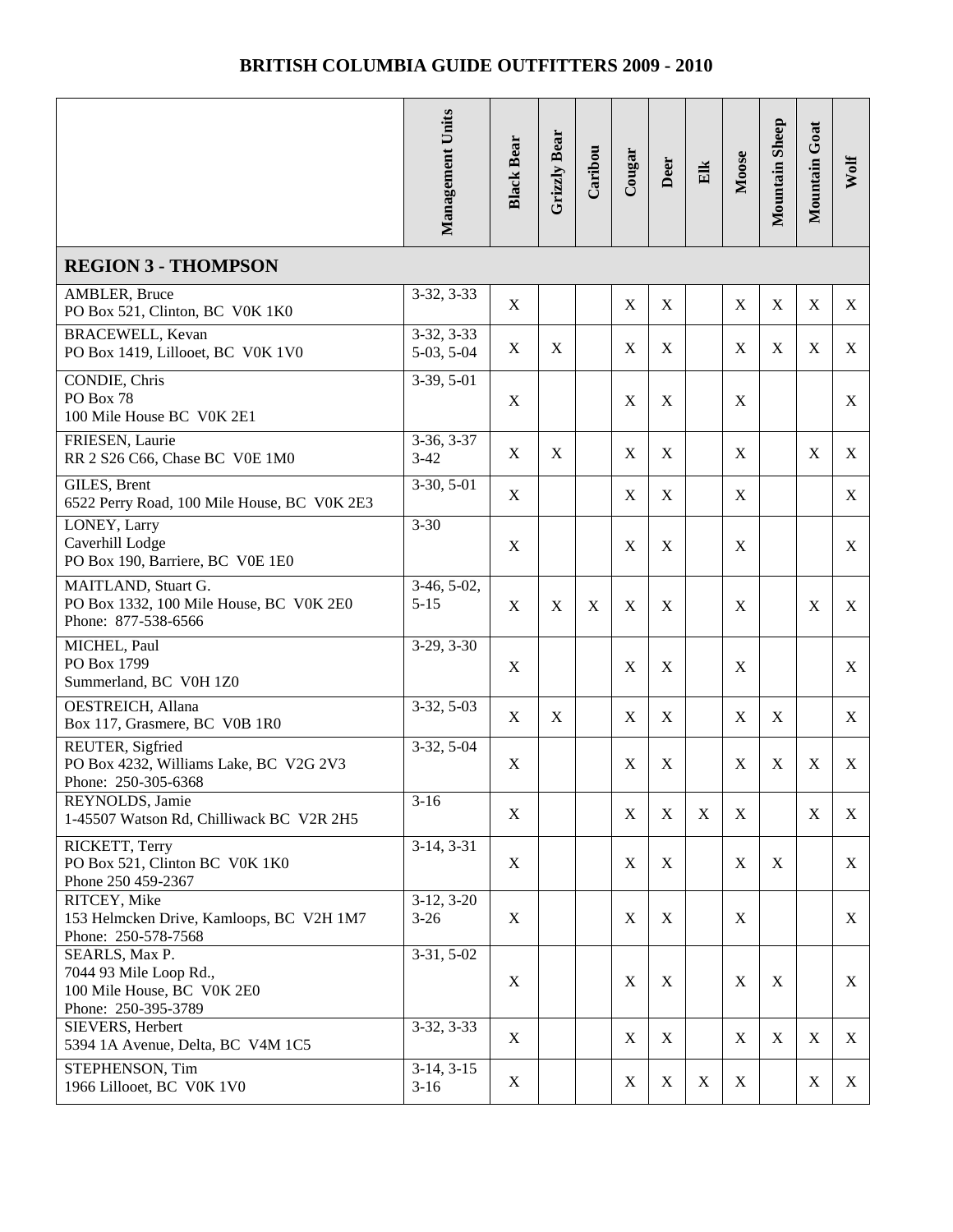|                                                                                                                      | Management Units | <b>Black Bear</b> | Grizzly Bear | Caribou | Cougar           | Deer        | Elk         | Moose       | <b>Mountain Sheep</b> | Mountain Goat | Wolf        |
|----------------------------------------------------------------------------------------------------------------------|------------------|-------------------|--------------|---------|------------------|-------------|-------------|-------------|-----------------------|---------------|-------------|
| <b>REGION 4 - KOOTENAY</b>                                                                                           |                  |                   |              |         |                  |             |             |             |                       |               |             |
| AASLAND, Jordon W.<br>208B 10th St. S., Cranbrook, BC V1C 6K6<br>Phone: 250-426-3566                                 | $4 - 24$         | X                 | $\mathbf X$  |         | X                | X           | $\mathbf X$ | X           | $\mathbf X$           | X             | X           |
| BERANEK, David<br>RR1 Lower Elk Valley Rd., Sparwood BC V0B 2G0<br>Phone: 250-425-0711                               | $4 - 01$         | X                 | X            |         | X                | X           | X           | X           | X                     | X             |             |
| BESWICK, Sean M.<br>3141 41 <sup>st</sup> Street S, Cranbrook BC V1C 6Z9                                             | $4 - 25$         | X                 | X            |         | X                | X           | X           | X           |                       | X             | X           |
| <b>BLACKMORE, MacRae</b><br>Box 431, 12th Street, Pitt Rd., Lister BC V0B 1Y0<br>Phone: 250-428-8812 or 250-428-4922 | $4-05, 4-06$     | $\mathbf X$       | X            |         | $\mathbf X$      | $\mathbf X$ | X           | X           |                       | $\mathbf X$   | X           |
| <b>BOARDMAN, Wilfred</b><br>5460 Highway 95A, Cranbrook, BC V1C 7B6<br>Phone: 250-426-5118                           | $4 - 05$         | X                 | X            |         | X                | X           | X           | X           |                       | X             | X           |
| CARREAU, Keith<br>PO Box 610, Faro, Yukon Y0B 1K0                                                                    | $4 - 21$         | X                 | X            |         | X                | X           | X           | X           | X                     | X             | X           |
| KELLY, Nathan<br>PO Box 82, Grasmere, BC V0B 1R0                                                                     | $4 - 22$         | X                 | X            |         | $\mathbf X$      | $\mathbf X$ | X           | $\mathbf X$ | $\mathbf X$           | X             | X           |
| CHRISTENSEN, Mike<br>Box 287, Hewitt Road, Edgewater, BC V0A 1E0<br>Phone: 250-347-6510                              | $4 - 26$         | X                 | X            |         | X                | X           | X           | X           |                       | $\mathbf X$   | X           |
| COCCIOLO, Vincent E.<br>PO Box 82, Grasmere, BC V0B 1R0                                                              | $4 - 22$         | $\mathbf X$       | X            |         | $\mathbf X$      | $\mathbf X$ | X           | X           | $\mathbf X$           | X             | X           |
| STREICHERT, Dan<br>6766 Dixon Dam Rd, Vernon, BC V1B 3J9                                                             | $4 - 34$         | $\mathbf X$       | $\mathbf X$  |         | $\mathbf X$      | $\mathbf X$ | $\mathbf X$ | $\mathbf X$ |                       | $\mathbf X$   | $\mathbf X$ |
| CONROY, Joseph<br>714 4 <sup>th</sup> Street N.W., Cranbrook, BC V0C 4A4                                             | $4-20, 4-21$     | X                 | X            |         | $\mathbf X$      | X           | X           | X           | $\mathbf X$           | X             | X           |
| CUTTS, Robert J.<br>PO Box 577, Fernie, BC V0B 1M0<br>Phone: 250-423-7136                                            | $4-01, 4-23$     | X                 | X            |         | $\boldsymbol{X}$ | X           | X           | X           | X                     | X             | X           |
| CHAPMAN, Leonard<br>PO Box 183, Vernon BC V1T 6M2<br>Phone: 250-549-2907                                             | $4 - 38$         | X                 | X            | X       |                  | X           |             | X           |                       | X             | X           |
| DUBOIS, William D.<br>PO Box 86, Windermere, BC V0B 2L2<br>Phone: 250-342-3935                                       | $4 - 26$         | X                 | X            |         | $\mathbf X$      | X           | $\mathbf X$ | X           |                       | $\mathbf X$   | X           |
| EIDER, David<br>PO Box 72, Grasmere, BC V0B 1R0<br>Phone: 250-529-7404                                               | $4 - 01$         | X                 | X            |         | $\mathbf X$      | $\mathbf X$ | $\mathbf X$ | X           | $\mathbf X$           | X             |             |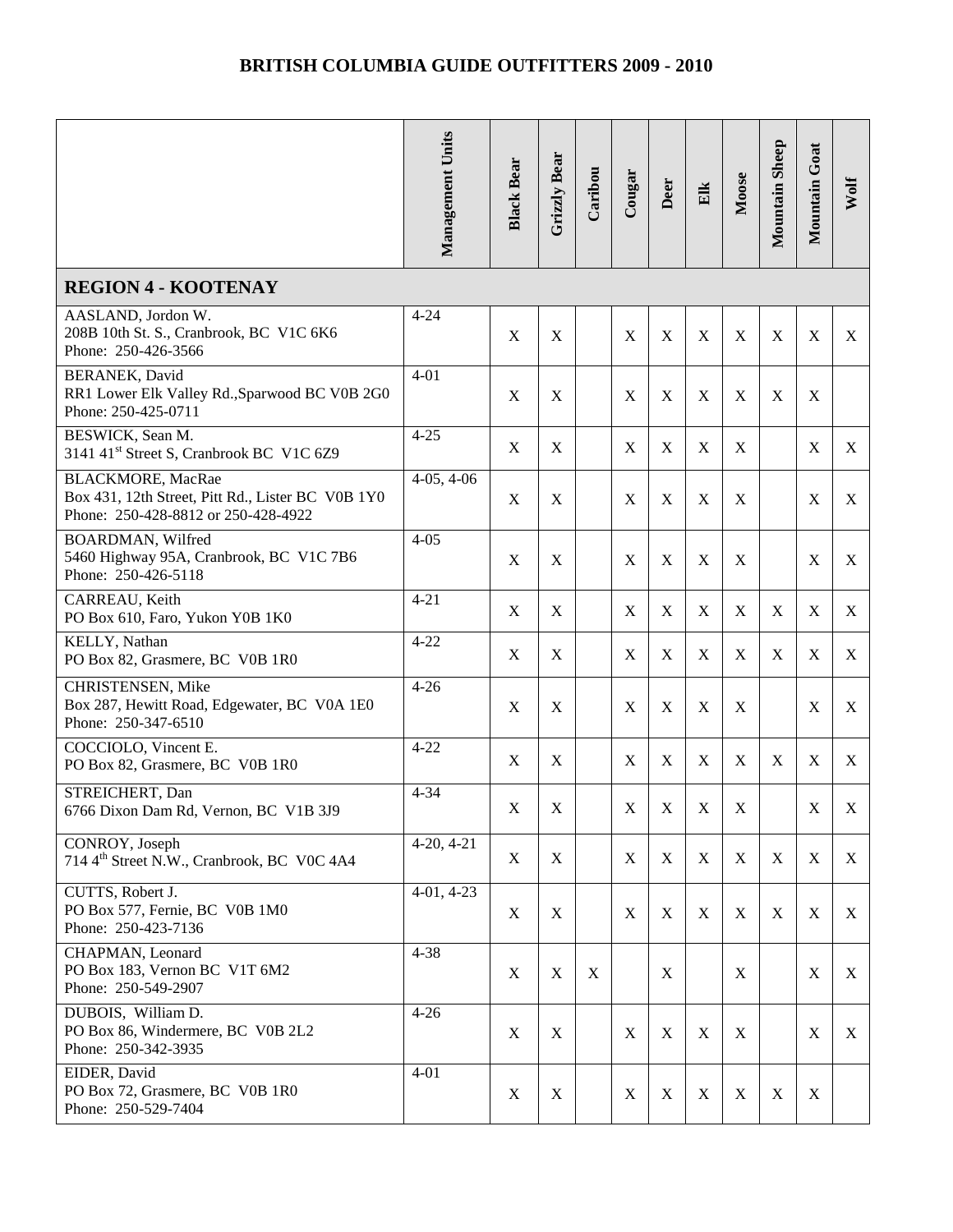|                                                                                          | Management Units       | <b>Black Bear</b>         | Grizzly Bear | Caribou | Cougar           | Deer        | Elk         | Moose       | Mountain Sheep | Mountain Goat | Wolf |
|------------------------------------------------------------------------------------------|------------------------|---------------------------|--------------|---------|------------------|-------------|-------------|-------------|----------------|---------------|------|
| <b>REGION 4 - KOOTENAY</b>                                                               |                        |                           |              |         |                  |             |             |             |                |               |      |
| FAIERS, Astrid<br>1712 Eastman Ave, Riondel, BC V0B 2B0                                  | $4 - 22$               | $\mathbf X$               | X            |         | X                | $\mathbf X$ | $\mathbf X$ | X           | X              | $\mathbf X$   | X    |
| FAIERS, Timothy W.<br>1712 Eastman Ave, Riondel, BC V0B 2B0                              | $4-06, 4-07$<br>$4-19$ | $\mathbf X$               | X            |         | X                | X           | X           |             |                | $\mathbf X$   | X    |
| FONTANA, Anna.<br>PO Box 275, Cranbrook BC V1C 4H8<br>Phone: 250-426-5789                | $4 - 23$               | $\mathbf X$               | X            |         | X                | X           | X           | X           | X              | X             | X    |
| FOWLER, Donald<br>PO Box 1372, Golden BC V0A 1H0                                         | $4 - 34$               | $\mathbf X$               | X            |         | X                | X           | X           | X           |                |               | X    |
| GLAICAR, Brian<br>PO Box 2827, Revelstoke, BC V0E 2S0<br>Phone: 250-814-0001             | 4-38, 4-39             | $\mathbf X$               | $\mathbf X$  |         |                  | $\mathbf X$ |             | X           |                | $\mathbf X$   | X    |
| GOODWIN, Douglas<br>PO Box 157<br>Edgewater, BC V0A 1E0                                  | $4 - 35$               | $\mathbf X$               | X            |         | X                | X           | X           | X           | X              | X             | X    |
| FERRARELLI, Domenic<br>883 Waldo Rd., Elko, BC V0B 1J0<br>Phone: 250-529-7660            | $4 - 02$               | $\mathbf X$               | X            |         | X                | X           | X           | X           | X              |               |      |
| KEHLER, Andrew<br>S11 2 RR 1, Elko, BC V0B 1J0                                           | $4-03, 4-04$           | $\mathbf X$               |              |         | $\boldsymbol{X}$ | $\mathbf X$ |             | X           |                |               | X    |
| LEUENBERGER, Harry<br>PO Box 42, Wardner, BC V0B 2J0<br>Phone: 250-429-3985              | $4-01, 4-02$           | $\boldsymbol{\mathrm{X}}$ | X            |         | X                | $\mathbf X$ | $\mathbf X$ | X           | X              | $\mathbf X$   |      |
| LEUENBERGER, Steven<br>PO Box 27, Wardner, BC V0B 2J0<br>Phone: 250-429-3238             | $4-01, 4-02$           | $\mathbf X$               | $\mathbf X$  |         | $\mathbf X$      | $\mathbf X$ | $\mathbf X$ | $\mathbf X$ | $\mathbf X$    | $\mathbf X$   |      |
| LIGHTBURN, Martin<br>PO Box 69, Dempsey Road, Jaffray, BC V0B 1T0<br>Phone: 250-429-3560 | $4 - 22$               | $\mathbf X$               | X            |         | X                | X           | X           | X           | X              | $\mathbf X$   | X    |
| WILLIAMS, Gregory<br>PO Box 60, Charlie Lake, BC VOC 1H0<br>Phone: 250-827-3648          | $4 - 25$               | X                         | X            |         | X                | $\mathbf X$ |             | X           | X              | X             | X    |
| PARK, William<br>5526 Stag Road, Cranbrook, BC V1C 7C6                                   | $4 - 20$               | $\mathbf X$               | X            |         | X                | $\mathbf X$ | $\mathbf X$ | X           |                | $\mathbf X$   | X    |
| PARKER, John<br>#6-8450 Cathness Road, Elko, BC V0B 1J0<br>Phone: 250-529-7788           | $4 - 25$               | $\mathbf X$               | X            |         | X                | $\mathbf X$ | $\mathbf X$ | X           | X              | $\mathbf X$   | X    |
| ROBINS, Kenneth J.<br>PO Box 443, Nakusp, BC V0G 1R0<br>Phone: 250-265-4539              | $4-14, 4-32$           | $\mathbf X$               | X            |         | X                | $\mathbf X$ | X           |             |                | $\mathbf X$   | X    |
| ROE, Dean K.<br>9520 Stirton Road, Kimberley, BC V1A 3J1                                 | $4 - 20$               | $\mathbf X$               | X            |         | X                | X           | X           |             |                | $\mathbf X$   | X    |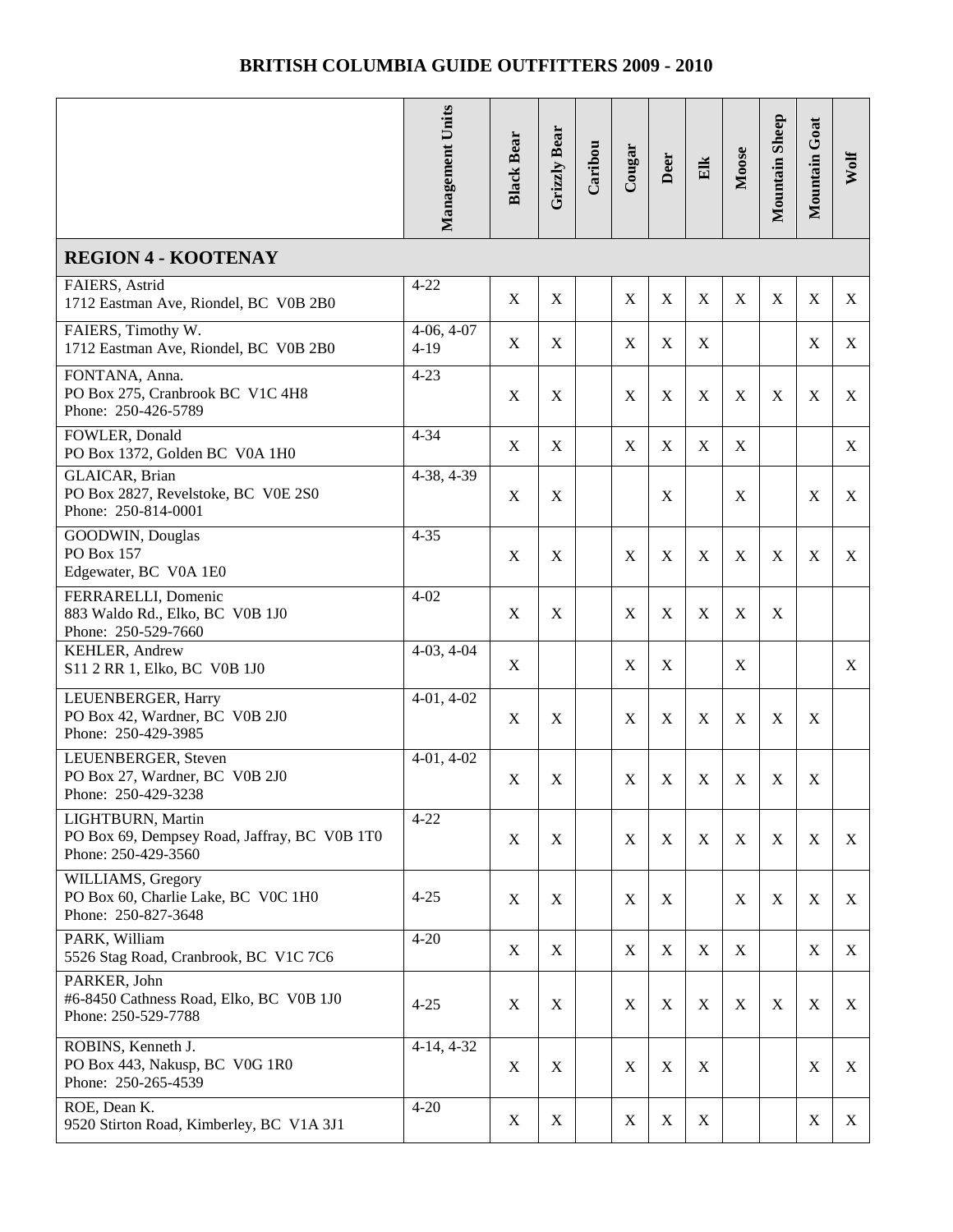|                                                                                       | Management Units             | <b>Black Bear</b> | Grizzly Bear | Caribou     | Cougar           | Deer             | Elk         | Moose       | Mountain Sheep | Mountain Goat | Wolf        |
|---------------------------------------------------------------------------------------|------------------------------|-------------------|--------------|-------------|------------------|------------------|-------------|-------------|----------------|---------------|-------------|
| <b>REGION 4 - KOOTENAY</b>                                                            |                              |                   |              |             |                  |                  |             |             |                |               |             |
| ROE, Katherina<br>9520 Stirton Road, Kimberley, BC V1A 3J1                            | $4 - 25$                     | $\mathbf X$       | X            |             | $\mathbf X$      | $\mathbf X$      | $\mathbf X$ | $\mathbf X$ | $\mathbf X$    | $\mathbf X$   | X           |
| Guide Unknown at time of posting<br>Contact Lynn Roy 250-387-9725                     | $4 - 26$                     | $\mathbf X$       | X            |             | X                | $\mathbf X$      | $\mathbf X$ | X           |                | $\mathbf X$   | X           |
| SCHUCK, Brian<br>3066 Reeves Rd, Donald, BC V0A 1H1                                   | $4-36, 4-37$                 | $\mathbf X$       | X            |             | $\mathbf X$      | $\mathbf X$      | X           | X           |                | $\mathbf X$   | X           |
| SMUTNY, Alex<br>1960 Wilson Road, Cranbrook, BC V1C 7H4                               | $4 - 21$                     | $\mathbf X$       | X            |             | $\mathbf X$      | $\mathbf X$      | $\mathbf X$ | $\mathbf X$ | $\mathbf X$    | $\mathbf X$   | X           |
| ZAWADA, Craig<br>3340 Avery Rd, Kimberley, BC V1A 3K5                                 | $4 - 22$                     | X                 | X            |             | X                | $\mathbf X$      | X           | X           | X              | X             | X           |
| WOLFENDEN, Donald T.<br>PO Box 2445, Golden, BC V0A 1H0<br>Phone: 250-344-7144        | $4-35, 4-36$                 | $\mathbf X$       | X            |             | X                | $\mathbf X$      |             | X           |                | $\mathbf X$   | X           |
| ZAWADA, Craig<br>3340 Avery Rd, Kimberley, BC V1A 3K5                                 | $4 - 20$                     | X                 | X            |             | X                | $\mathbf X$      | X           | X           |                | $\mathbf X$   | X           |
| <b>REGION 5 - CARIBOO</b>                                                             |                              |                   |              |             |                  |                  |             |             |                |               |             |
| ALTHERR, David C.<br>PO Box 108, McLeese Lake, BC V0L 1P0<br>Phone: 250-297-6561      | $5-12, 5-13$                 | $\mathbf X$       | X            | $\mathbf X$ | X                | $\boldsymbol{X}$ |             | $\mathbf X$ |                |               | X           |
| <b>ASHTON, Leslie</b><br>PO Box 204<br>70 Mile House BC V0K 2K0                       | $5-07, 5-08$<br>$5-09, 6-03$ | X                 | X            |             | X                | $\mathbf X$      |             |             |                | $\mathbf X$   | X           |
| BOWDEN, Bradley R.<br>PO Box 4010, Quesnel, BC V2J 3J2<br>Phone: 604-630-9134         | $5-02, 5-15$                 | $\mathbf X$       | $\mathbf X$  | $\mathbf X$ | $\mathbf X$      | $\mathbf X$      |             | $\mathbf X$ |                |               | $\mathbf X$ |
| <b>BRACEWELL, Alex</b><br>PO Box 8, Tatlayoko Lake, BC V0L 1W0<br>Phone: 250-476-1169 | $5 - 05$                     | X                 |              |             | $\mathbf X$      | $\boldsymbol{X}$ |             | X           |                | X             | X           |
| <b>BRACEWELL, Kevan</b><br>PO Box 1419, Lillooet, BC V0K 1V0                          | $5-3, 5-04$<br>3-32, 3-33    | X                 | X            |             | X                | $\boldsymbol{X}$ |             | X           | X              | X             | X           |
| <b>BRAUN, Richard</b><br>PO Box 696, Prince George BC V2L 4T3<br>Phone: 250-412-5595  | $5-12, 5-13$                 | X                 | X            | X           | $\boldsymbol{X}$ | $\mathbf X$      |             | X           |                |               | X           |
| BREBNER, Eric A.<br>604 Johnson St, Williams Lake, BC V2G 1V1<br>Phone: 250-392-5612  | $5 - 04$                     | X                 | X            |             | $\mathbf X$      | X                |             | $\mathbf X$ | X              | $\mathbf X$   | X           |
| BROOKS, Daniel L.<br>PO Box 619 Vanderhoof BC V0J 3A0<br>Phone: 250-567-5710          | $5-13, 7-11,$<br>$7 - 12$    | X                 | X            |             | X                | X                |             | $\mathbf X$ | X              |               | X           |
| CONDIE, Chris<br>PO Box 78<br>100 Mile House BC V0K 2Z0                               | 5-01, 3-39                   | X                 |              |             | X                | $\mathbf X$      |             | X           |                |               | X           |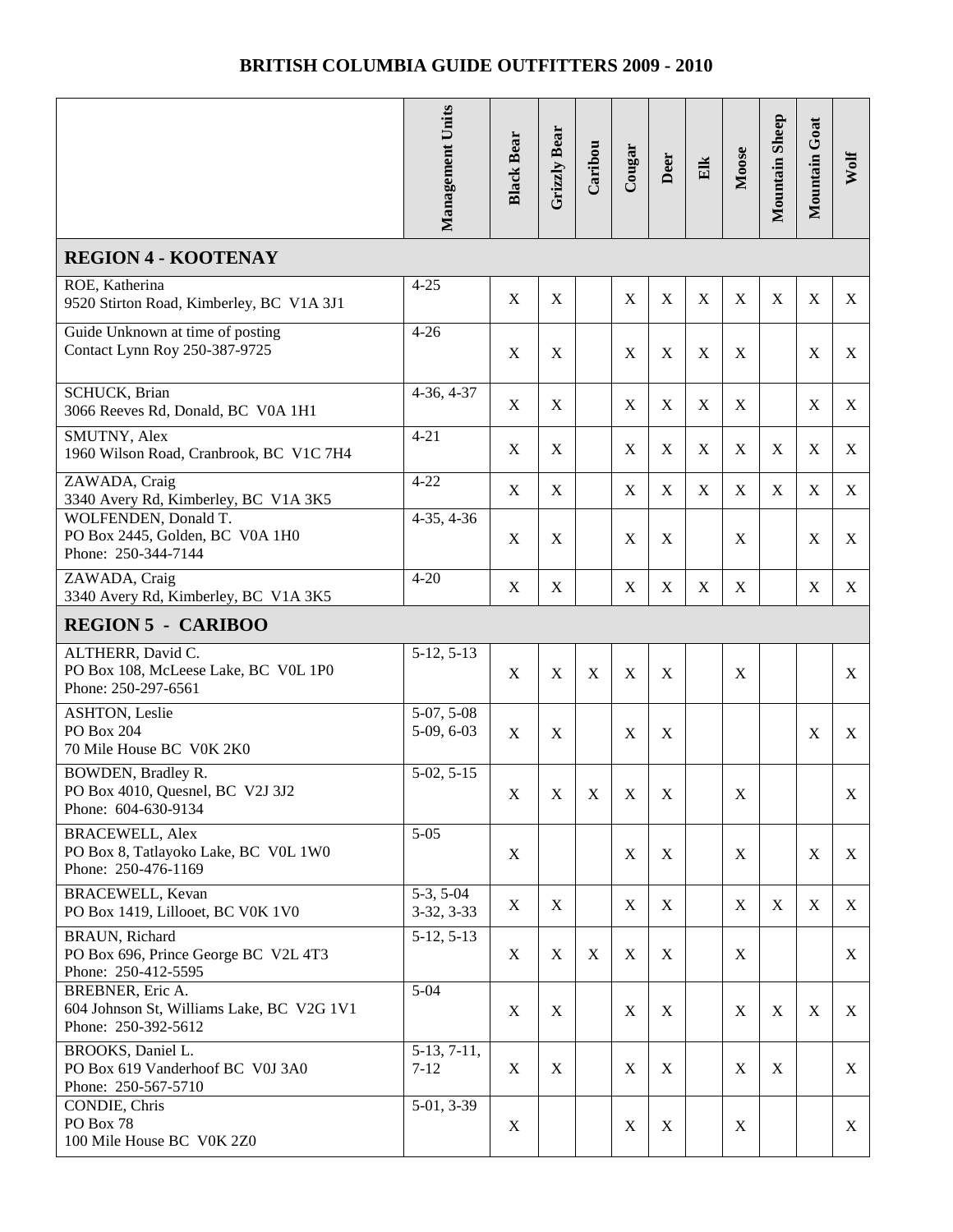|                                                                                                          | Management Units                         | <b>Black Bear</b>         | Grizzly Bear | Caribou     | Cougar           | Deer        | Elk | Moose       | <b>Mountain Sheep</b> | Mountain Goat | Wolf |
|----------------------------------------------------------------------------------------------------------|------------------------------------------|---------------------------|--------------|-------------|------------------|-------------|-----|-------------|-----------------------|---------------|------|
| <b>REGION 5 - CARIBOO</b>                                                                                |                                          |                           |              |             |                  |             |     |             |                       |               |      |
| <b>CUSHMAN</b> , Timothy<br>PO Box 25, Wells, BC V0K 2R0<br>Phone: 250-994-3468                          | $5-15, 7-05$<br>$7 - 06$                 | $\mathbf X$               | $\mathbf X$  | $\mathbf X$ | $\boldsymbol{X}$ | $\mathbf X$ |     | X           |                       | $\mathbf X$   | X    |
| DORSEY, David<br>PO Box 3360, Anahim Lake, BC V0L 1C0<br>Phone: 250-742-3539                             | $5 - 12$                                 | $\boldsymbol{\mathrm{X}}$ | $\mathbf X$  | $\mathbf X$ | $\mathbf X$      | $\mathbf X$ |     | X           |                       |               | X    |
| ELKINS, Lawrence<br>PO Box 145, Alexis Creek, BC VOL 1A0<br>Phone: 250-394-4249                          | $5 - 13$                                 | X                         | X            |             | $\boldsymbol{X}$ | $\mathbf X$ |     | X           |                       |               | X    |
| FRANKE, Christine<br>PO Box 6564, Hinton, AB T7V 1X8                                                     | $5 - 15$                                 | $\mathbf X$               | X            | $\mathbf X$ | $\mathbf X$      | $\mathbf X$ |     | X           |                       | $\mathbf X$   | X    |
| <b>IVERSON</b> , Brian<br>PO Box 184, 150 Mile House, BC V0K 2G0                                         | $5-02, 5-15$                             | $\mathbf X$               | X            | X           | X                | X           |     | X           |                       | X             | X    |
| ELLIOTT, Waldo<br>116-450 All Star Court<br>Kelowna BC V1X 5N7                                           | $5-03, 5-04$                             | X                         |              |             | X                | $\mathbf X$ |     | X           | X                     | X             | X    |
| EMMELKAMP, Ron<br>PO Box 16, Horsefly, BC VOL 1L0<br>Phone: 250-620-3356                                 | $5 - 02$                                 | $\boldsymbol{\mathrm{X}}$ |              |             | $\mathbf X$      | $\mathbf X$ |     | X           |                       |               | X    |
| ERICKSON, John<br>1038-13753 72 <sup>nd</sup> Ave, Surrey BC V5R 4H5                                     | $5 - 06$                                 | X                         | X            |             | X                | X           |     | X           |                       | $\mathbf X$   | X    |
| FILLION, Albert<br>6340 Blackburn South Rd<br>Prince George BC V2N 6C5                                   | $5-02, 5-15$<br>$7-06, 7-07$<br>$7 - 08$ | X                         | X            |             | X                | $\mathbf X$ |     | X           |                       |               | X    |
| FRANK, Terry<br>c/o Canim Lake Indian Band<br>PO Box 61, Canim Lake, BC V0K 1J0                          | $5-01, 5-02$<br>$5 - 15$                 | $\mathbf X$               |              |             | X                | X           |     | $\mathbf X$ |                       |               | X    |
| FRASER, Stewart<br>Box 26, RR#5, Frontier Site, Quesnel, BC V2J 3H9<br>Phone: 250-305-0440 (voice mail). | $5-12, 5-13$                             | X                         | X            | X           | X                | X           |     | X           |                       |               | X    |
| GRUNDMANN, Peter W.<br>5485 Kirby Road, Quesnel, BC V2J 6Y1<br>Phone: 250-991-0879                       | $5-15, 7-06$                             | X                         | X            | $\mathbf X$ | $\mathbf X$      | $\mathbf X$ |     | X           |                       | X             | X    |
| HARRINGTON, David W.<br>PO Box 2509, Vanderhoof, BC V0J 3A0<br>Phone: 250-567-4939                       | $5-12, 5-13$                             | X                         | X            | X           | $\mathbf X$      | X           |     | X           |                       |               | X    |
| HATCH, Eric<br>PO Box 107, Tatla Lake, BC V0L 1V0<br>Phone: 250-476-1191                                 | $5 - 05$                                 | X                         |              |             | $\boldsymbol{X}$ | $\mathbf X$ |     | X           |                       | X             | X    |
| HAWKRIDGE, Mike<br>RR5 PO Box 62, Tibble Site, Quesnel, BC V2J 3H9                                       | $5 - 04$                                 | X                         |              |             | X                | X           |     | X           | X                     | X             | X    |
| HOESSL, Steve<br>PO Box 20<br>Big Creek BC V0L 1K0                                                       | $5 - 04$                                 | X                         |              |             | $\mathbf X$      | $\mathbf X$ |     | X           | X                     | $\mathbf X$   | X    |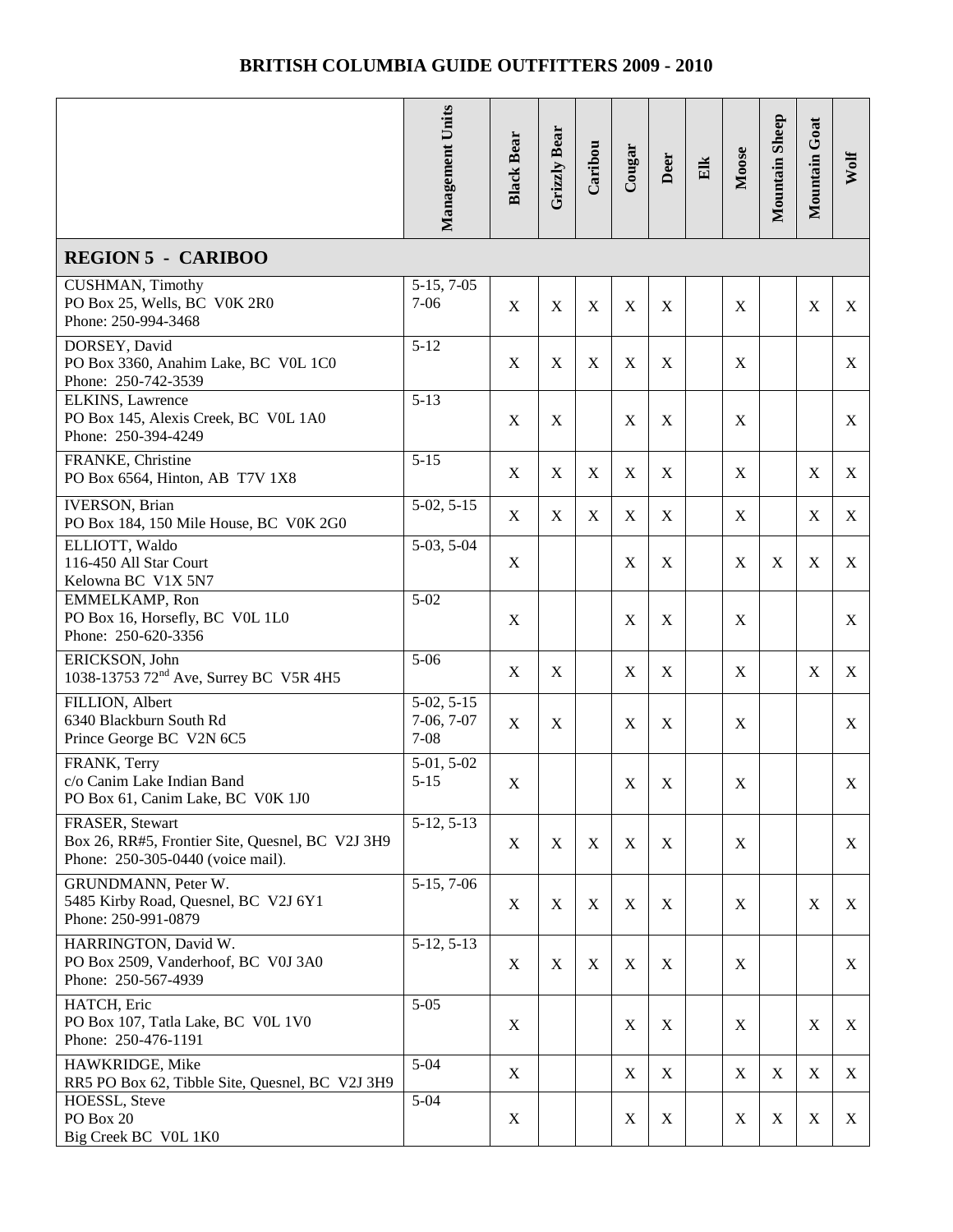|                                                                                                       | Management Units         | <b>Black Bear</b>         | Grizzly Bear     | Caribou | Cougar           | Deer        | Elk | Moose | Mountain Sheep | Mountain Goat | Wolf |
|-------------------------------------------------------------------------------------------------------|--------------------------|---------------------------|------------------|---------|------------------|-------------|-----|-------|----------------|---------------|------|
| <b>REGION 5 - CARIBOO</b>                                                                             |                          |                           |                  |         |                  |             |     |       |                |               |      |
| JACOBS, Hans-Albert<br>PO Box 1067<br>100 Mile House BC V0K 2E0                                       | 5-12, 6-01               | X                         | $\boldsymbol{X}$ | X       | $\boldsymbol{X}$ | X           |     | X     |                |               | X    |
| EMMELKAMP, Ron<br>PO Box 16, Horsefly, BC VOL 1L0                                                     | $5 - 04$                 | $\mathbf X$               |                  |         | X                | $\mathbf X$ |     | X     |                |               | X    |
| LANCASTER, Bart<br>PO Box 4940, Smithers, BC V0J 2N0<br>Phone: 250-847-5258, 403-380-2789             | $5-03, 5-04$             | X                         | X                |         | X                | $\mathbf X$ |     | X     | X              | $\mathbf X$   | X    |
| LINNELL, Jim D. (Darren)<br>8700 Hidden Vale Ranch Rd.<br>Kamloops, BC V2C 6W4<br>Phone: 250-573-7541 | $5-13, 7-11$             | X                         |                  |         | X                | $\mathbf X$ |     | X     |                |               | X    |
| LOWRIE, Paul<br>PO Box 3401, Anahim Lake, BC V0L 1C0<br>Phone: 250-742-3203                           | $5-06, 5-10$<br>$5 - 12$ | $\mathbf X$               | X                | X       | X                | X           |     | X     |                | $\mathbf X$   | X    |
| MCDONOUGH, Michael<br>PO Box 4404, Williams Lake, BC V2G 4P2<br>Phone: 250-398-9440                   | $5 - 06$                 | $\mathbf X$               | X                |         | X                | $\mathbf X$ |     | X     |                | $\mathbf X$   | X    |
| MCLEAN, Karen<br>PO Box 2560, Williams Lake, BC V2G 4P2<br>Phone: 250-481-0052                        | $5-04, 5-05$             | $\boldsymbol{\mathrm{X}}$ | $\mathbf X$      |         | X                | $\mathbf X$ |     | X     | $\mathbf X$    | $\mathbf X$   | X    |
| MADLEY, Alan W.<br>PO Box 42, Alexis Creek, BC V0L 1A0<br>Phone: 250-394-4287                         | $5 - 13$                 | X                         | $\mathbf X$      |         | $\boldsymbol{X}$ | $\mathbf X$ |     | X     |                |               | X    |
| MAITLAND, Stuart G.<br>PO Box 1332, 100 Mile House, BC V0K 2E0<br>Phone: 877-538-6566                 | $5-02, 5-15,$<br>$3-46$  | $\mathbf X$               | $\mathbf X$      | X       | X                | X           |     | X     |                | $\mathbf X$   | X    |
| MULVAHILL, Roy C.<br>PO Box 4634, William lake, BC V2G 2V6<br>Phone: 250-394-4360                     | $5-12, 5-13$             | X                         | X                | X       | X                | X           |     | X     |                |               | X    |
| MULVAHILL, William G.<br>PO Box 319, Alexis Creek, BC VOL 1A0<br>Phone: N48-9553 Chilanko JJ Channel  | $5-12, 5-13$             | X                         | X                |         | X                | X           |     | X     |                |               | X    |
| MUSSFELD, Eberhard<br>PO Box 2213, 100 Mile House, BC V0K 2E0                                         | $5 - 01$                 | X                         |                  |         | X                | $\mathbf X$ |     | X     |                |               | X    |
| NICHOL, Roy T.<br>PO Box 10101, 108 Mile Ranch BC V0K 2Z0                                             | $5 - 01$                 | $\mathbf X$               |                  |         | X                | X           |     | X     |                |               | X    |
| NICOL, Gavin A.<br>PO Box 144, Horsefly, BC VOL 1L0<br>Phone: 250-620-3476                            | $5 - 02$                 | X                         |                  |         | X                | X           |     | X     |                |               | X    |
| ODGERS, Scott<br>RR 3 Site 3 Box 60<br>Rocky Mountain House, AB T4T 2A3<br>Phone: 403-722-3342        | $5 - 14$                 | X                         |                  |         | X                | $\mathbf X$ |     | X     |                |               | X    |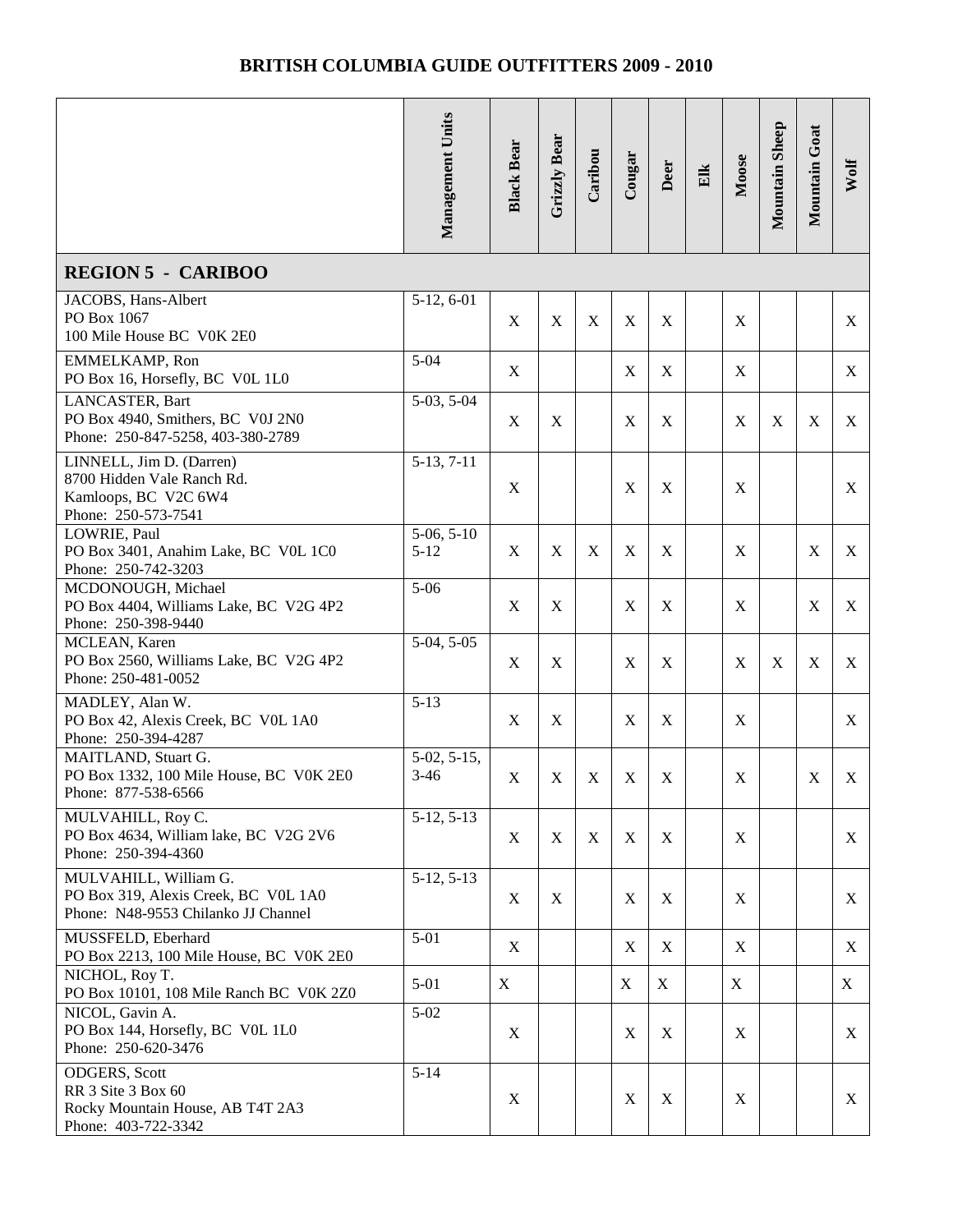|                                                                                            | Management Units                         | <b>Black Bear</b> | Grizzly Bear | Caribou     | Cougar           | Deer             | $E$ lk | Moose       | Mountain Sheep | Mountain Goat | Wolf |
|--------------------------------------------------------------------------------------------|------------------------------------------|-------------------|--------------|-------------|------------------|------------------|--------|-------------|----------------|---------------|------|
|                                                                                            |                                          |                   |              |             |                  |                  |        |             |                |               |      |
| <b>REGION 5 - CARIBOO</b>                                                                  |                                          |                   |              |             |                  |                  |        |             |                |               |      |
| OESTREICH, Allana<br>Box 117, Grasmere, BC V0B 1R0<br>Phone: 250-421-0089                  | $5-03, 3-32$                             | $\mathbf X$       | $\mathbf X$  |             | X                | $\mathbf X$      |        | X           | X              |               | X    |
| PETAL, Tony J.<br>PO Box 103, Alexis Creek, BC VOL 1A0<br>Phone: 250-394-4349              | $5-13, 5-14$                             | X                 | X            |             | X                | $\mathbf X$      |        | X           |                |               | X    |
| REUTER, Sigfried<br>PO Box 4232, Williams Lake, BC V2G 2V3<br>Phone: 250-305-6368          | 5-04, 3-32                               | X                 |              |             | X                | $\mathbf X$      |        | X           |                | X             | X    |
| RUSSELL, Jim<br>PO Box 112<br>Nanaimo BC V9R 5K4                                           | $5-12, 6-01$                             | X                 |              | $\mathbf X$ | $\mathbf X$      | X                |        | X           |                |               | X    |
| SEARLS, Max K.<br>PO Box 4, McLeese Lake, BC VOL 1P0<br>Phone: 250-297-6282                | $5 - 02$                                 | $\mathbf X$       |              |             | X                | $\mathbf X$      |        | X           |                |               | X    |
| SEARLS, Max P.<br>7044 93 Mile Loop Rd<br>100 Mile House BC V0K 2E0<br>Phone: 250-395-3789 | $5-02, 3-31$                             | $\mathbf X$       |              |             | X                | $\mathbf X$      |        | X           | X              |               | X    |
| SEIF, Anton<br>PO Box 580, Telkwa, BC V0J 2X0<br>Phone: 250-846-5997                       | $5-05, 5-06$<br>$5 - 12$                 | $\mathbf X$       | X            | X           | $\mathbf X$      | $\boldsymbol{X}$ |        | X           |                | $\mathbf X$   | X    |
| STEINMAIER, Erich<br>3082 Long Road, Quesnel, BC V2J 7G2<br>Phone: 250-249-5872            | $5 - 13$                                 | $\mathbf X$       | $\mathbf X$  |             | X                | $\boldsymbol{X}$ |        | X           |                |               | X    |
| SULIN, Larry<br>PO Box 101, Nimpo Lake, BC V0L 1R0<br>Phone: 250-742-3370                  | $5 - 12$                                 | X                 | $\mathbf X$  | $\mathbf X$ | $\boldsymbol{X}$ | $\mathbf X$      |        | $\mathbf X$ |                |               | X    |
| TEW, Allan<br>Box 183, 150 Mile House, BC V0K 2G0<br>Phone: 250-296-4773                   | $5 - 12$                                 | X                 | X            | $\mathbf X$ | $\mathbf X$      | X                |        | X           |                |               | X    |
| THIEL, Frank<br>2296 Kohanko Rd, Quesnel BC V2J 7C6                                        | $5-13$                                   | X                 | X            |             | $\mathbf X$      | $\mathbf X$      |        | X           |                |               | X    |
| WILLIAM, Seraphine<br>PO Box 68, Chilanko Forks BC VOL 1H0                                 | $5-12$                                   | X                 | $\mathbf X$  | X           | X                | $\mathbf X$      |        | X           |                |               | X    |
| <b>REGION 6 - SKEENA</b>                                                                   |                                          |                   |              |             |                  |                  |        |             |                |               |      |
| ANDERSON, Colonel<br>PO Box 42, Fort Fraser, BC V0J 1N0<br>Phone: 250-690-7406             | $6-05, 6-07$<br>$7-12, 7-13$<br>$7 - 25$ | X                 | X            |             |                  | X                |        | X           |                |               | X    |
| ANTTILA, Guy<br>PO Box 319, Atlin, BC V0W 1A0<br>Phone: 250-651-7784                       | $6-26, 6-27$                             | X                 | X            | X           |                  |                  |        | X           | X              | $\mathbf X$   | X    |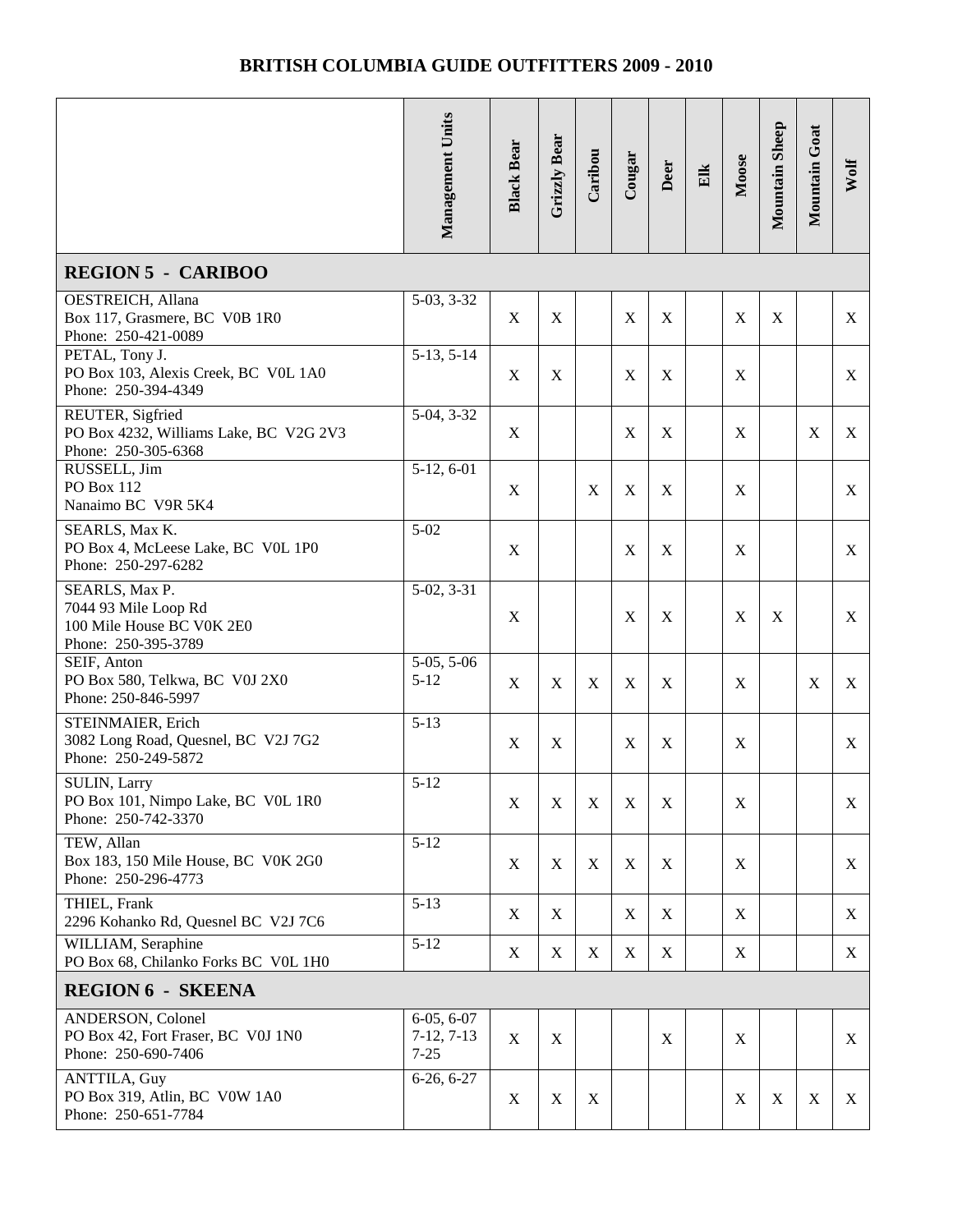|                                                                                                                 | Management Units                                         | <b>Black Bear</b> | Grizzly Bear | Caribou     | Cougar | Deer        | Elk | Moose       | Mountain Sheep | Mountain Goat | Wolf |
|-----------------------------------------------------------------------------------------------------------------|----------------------------------------------------------|-------------------|--------------|-------------|--------|-------------|-----|-------------|----------------|---------------|------|
| <b>REGION 6 - SKEENA</b>                                                                                        |                                                          |                   |              |             |        |             |     |             |                |               |      |
| ASHTON, Leslie J.<br>PO Box 204, 70 Mile House, BC V0K 2K0                                                      | $6-03, 5-07$<br>5-08, 5-09                               | X                 | X            |             |        | X           |     |             |                | $\mathbf X$   | X    |
| BADEY, Herbert H.<br>1660 McLauchlin Dr., Courtenay, BC V9N 3V8                                                 | $6-06, 7-25$                                             | X                 | X            |             |        | X           |     | X           |                |               | X    |
| BARSBY, Lyle<br>3684 Houlgrave Road RR #5<br>Invermere, BC V0A 1K5                                              | $6 - 01$                                                 | X                 | X            |             |        | X           |     | X           |                |               | X    |
| <b>BERG</b> , Stewart<br>PO Box 86, Topley BC V0J 2Y0                                                           | $6-04, 6-05$<br>$6-06, 6-08$<br>$7-26, 7-27$<br>$7 - 28$ | X                 | X            |             |        | X           |     | X           |                |               | X    |
| BLACKWELL, Gary E.<br>RR 2, S17 C9, Burns Lake, BC V0J 1E0<br>Phone: 250-694-3459                               | $6 - 04$                                                 | $\mathbf X$       | $\mathbf X$  |             |        | X           |     | X           |                | $\mathbf X$   | X    |
| BLACKWELL, John<br>PO Box 3310, Anahim Lake, BC V0L 1C0<br>Phone: 250-742-3535                                  | $6 - 01$                                                 | X                 | X            | X           |        | X           |     | X           |                |               | X    |
| COLLINGWOOD, Raymond L.<br>PO Box 3070, Smithers, BC V0J 2N0<br>Phone: 250-847-9692 (Off) or 250-846-9196 (Hm)  | $6 - 20$                                                 | X                 | $\mathbf X$  | $\mathbf X$ |        |             |     | X           | $\mathbf X$    | $\mathbf X$   | X    |
| COLLINGWOOD, Reginald N.<br>PO Box 3070, Smithers, BC V0J 2N0<br>Phone: 250-847-9692 (Off) or 250-847-9790 (Hm) | $6 - 07$                                                 | $\mathbf X$       | X            |             |        | X           |     | X           |                | $\mathbf X$   | X    |
| CONNORS, Keith<br>Box 1491, Prince George, BC V2L 4V5<br>Phone: 250-964-6595                                    | $6-19, 6-23$<br>$7 - 52$                                 | X                 | X            | X           |        | X           |     | X           | X              | X             | X    |
| CORK, Rob<br>PO Box 4604<br>Quesnel BC V2J 3J8                                                                  | $6 - 02$                                                 | X                 | X            |             |        | $\mathbf X$ |     | X           |                |               | X    |
| CREYKE, Jerry<br>95 Laidlaw Unit 20, Smithers, BC V0J 2N6<br>Phone: 250-847-2939                                | $6-20, 6-21$                                             | X                 | X            | X           |        |             |     | $\mathbf X$ | $\mathbf X$    | X             | X    |
| <b>CUMMINS</b> , Russell<br>PO Box 119, Teslin Lake, YT Y0A 1B0                                                 | $6 - 25$                                                 | $\mathbf X$       | X            | X           |        |             |     | X           | X              | $\mathbf X$   | X    |
| DALEN, Dennis<br>49 Shawbrooke Green S.W.<br>Calgary, Alberta T2Y 3B9                                           | $6-22, 6-23$<br>$6-24, 6-25$                             | X                 | X            | X           |        |             |     | $\mathbf X$ | $\mathbf X$    | $\mathbf X$   | X    |
| PETERSON, Jim<br>PO Box 4700, Smithers, BC V0J 2N0                                                              | $6-22, 6-26$                                             | X                 | X            | X           |        |             |     | X           | X              | X             | X    |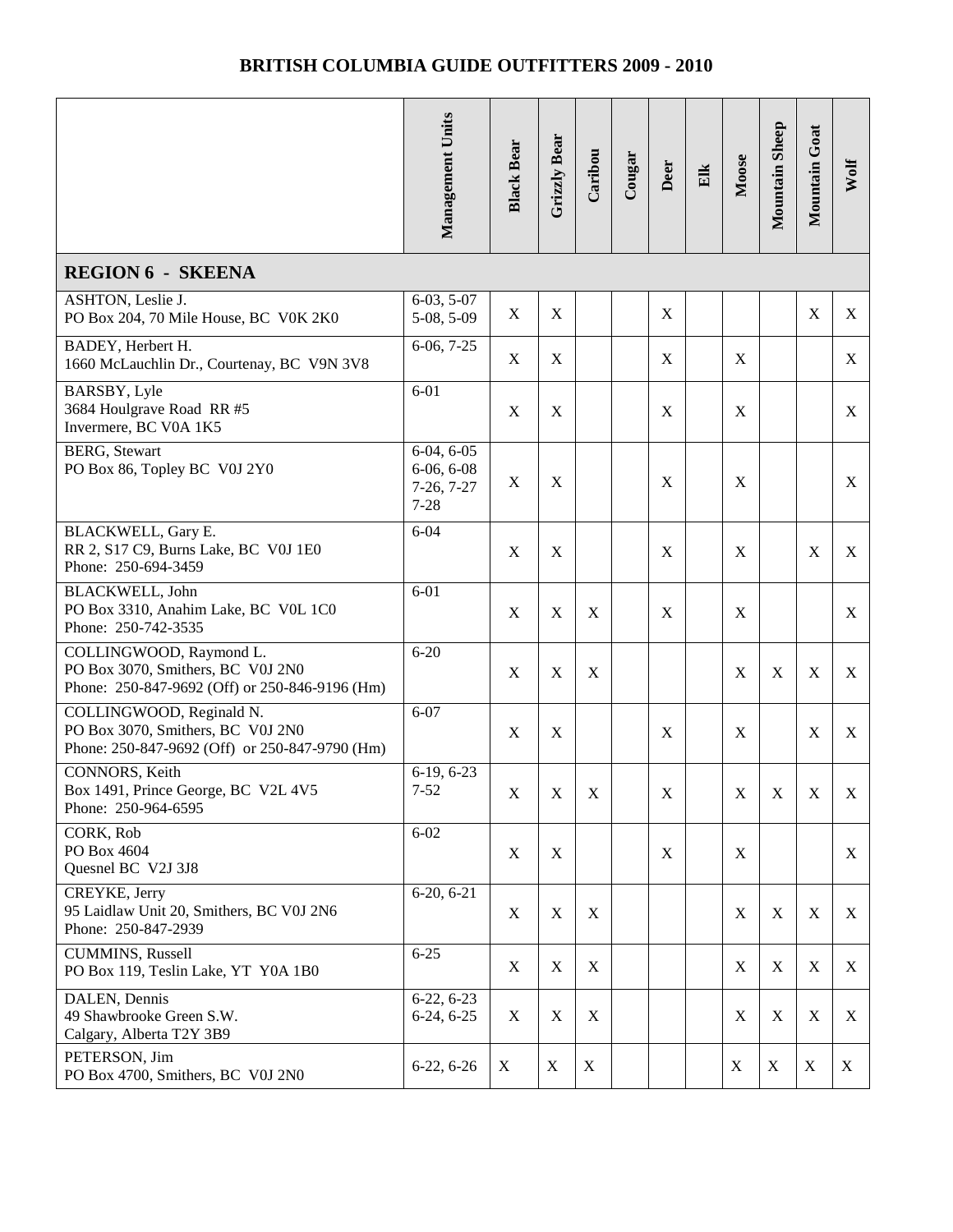|                                                                                                  | Management Units             | <b>Black Bear</b> | <b>Grizzly Bear</b> | Caribou     | Cougar      | Deer        | Elk | Moose | Mountain Sheep | Mountain Goat | Wolf |
|--------------------------------------------------------------------------------------------------|------------------------------|-------------------|---------------------|-------------|-------------|-------------|-----|-------|----------------|---------------|------|
| <b>REGION 6 - SKEENA</b>                                                                         |                              |                   |                     |             |             |             |     |       |                |               |      |
| DAY, Rudy<br>PO Box 25, Telegraph Creek, BC V0J 2W0<br>Phone: 250-235-3395 or 250-235-3246       | $6 - 26$                     | X                 | X                   | X           |             |             |     | X     | X              | X             | X    |
| DRINNAN, Derek<br>8 Marion Cres., Whitehorse, YT Y1A 5S4<br>Phone: 867-633-3779                  | $6-16, 6-17$<br>$6-20, 6-21$ | $\mathbf X$       | X                   | X           |             | X           |     | X     | $\mathbf X$    | $\mathbf X$   | X    |
| FITCH, Ronald D.<br>PO Box 452, Houston, BC V0J 1Z0<br>Phone: 250-845-2428                       | $6-08, 6-09$                 | X                 | X                   | X           |             | $\mathbf X$ |     | X     | $\mathbf X$    | $\mathbf X$   | X    |
| FLEMING, Ronald G.<br>Kispiox Rd, RR 1, Hazelton, BC V0J 1Y0<br>Phone: 250-842-6350              | 6-18, 7-39                   | X                 | X                   | X           |             | X           |     | X     | X              | $\mathbf X$   | X    |
| GERACI, Gerald<br>RR1, Boundary Rd, Site 18, Comp 4<br>Telkwa, BC V0J 2X0<br>Phone: 250-846-5001 | $6-19, 7-52$                 | X                 | $\mathbf X$         | X           |             | X           |     | X     | X              | $\mathbf X$   | X    |
| GOODWIN, Jack<br>Box 344, Mile 5, Atlin, BC V0W 1A0<br>Phone: 250-651-7766                       | $6-28, 6-29$                 | X                 | $\mathbf X$         | $\mathbf X$ |             |             |     | X     | $\mathbf X$    | $\mathbf X$   | X    |
| GUTFRUCHT, Heidi<br>PO Box 41, Hanceville, BC VOL 1K0<br>Phone: 250-394-4652                     | $6 - 21$                     | $\mathbf X$       | X                   |             |             |             |     | X     | $\mathbf X$    | $\mathbf X$   | X    |
| HALL, Brett<br>1630 Highland Rd, Smithers, BC V0J 2N6                                            | $6 - 09$                     | X                 | X                   |             |             | X           |     | X     |                | $\mathbf X$   | X    |
| HARTL, Hans-Joerg<br>PO Box 757, Burns Lake, BC V0J 1E0<br>Phone: 250-698-7478                   | $6-04, 6-05$<br>$6 - 06$     | X                 | $\mathbf X$         |             |             | X           |     | X     |                |               | X    |
| HILL, Tom<br>PO Box 25 Site 1 RR 1, Cochrane AB T4C 1A1<br>Phone: 403-932-2257                   | $6 - 17$                     | X                 | X                   | X           |             | X           |     | X     | X              | X             | X    |
| HOOPER, Jack<br>PO Box 3693, Smithers, BC V0J 2N0<br>Phone: 250-847-8122                         | $6-07, 6-08$<br>$7 - 27$     | X                 | X                   |             |             | X           |     | X     |                | $\mathbf X$   | X    |
| JACOBS, Hans-Albert<br>PO Box 1067<br>100 Mile House BC V0K 2E0                                  | $6-01, 5-12$                 | X                 | X                   | X           | $\mathbf X$ | X           |     | X     |                |               | X    |
| KOENIG, Harold<br>PO Box 478, Fraser Lake, BC V0J 1S0<br>Phone: 250-699-6313 Fax: 250-699-8989   | $6 - 04$                     | X                 | X                   |             |             | X           |     | X     |                |               | X    |
| <b>LANCASTER</b> , Stanley<br>1339 McClintock Valley Rd<br>Marsh Lake YT Y0B 1Y1                 | $6-24, 6-25$                 | X                 | X                   | X           |             |             |     | X     | X              | X             | X    |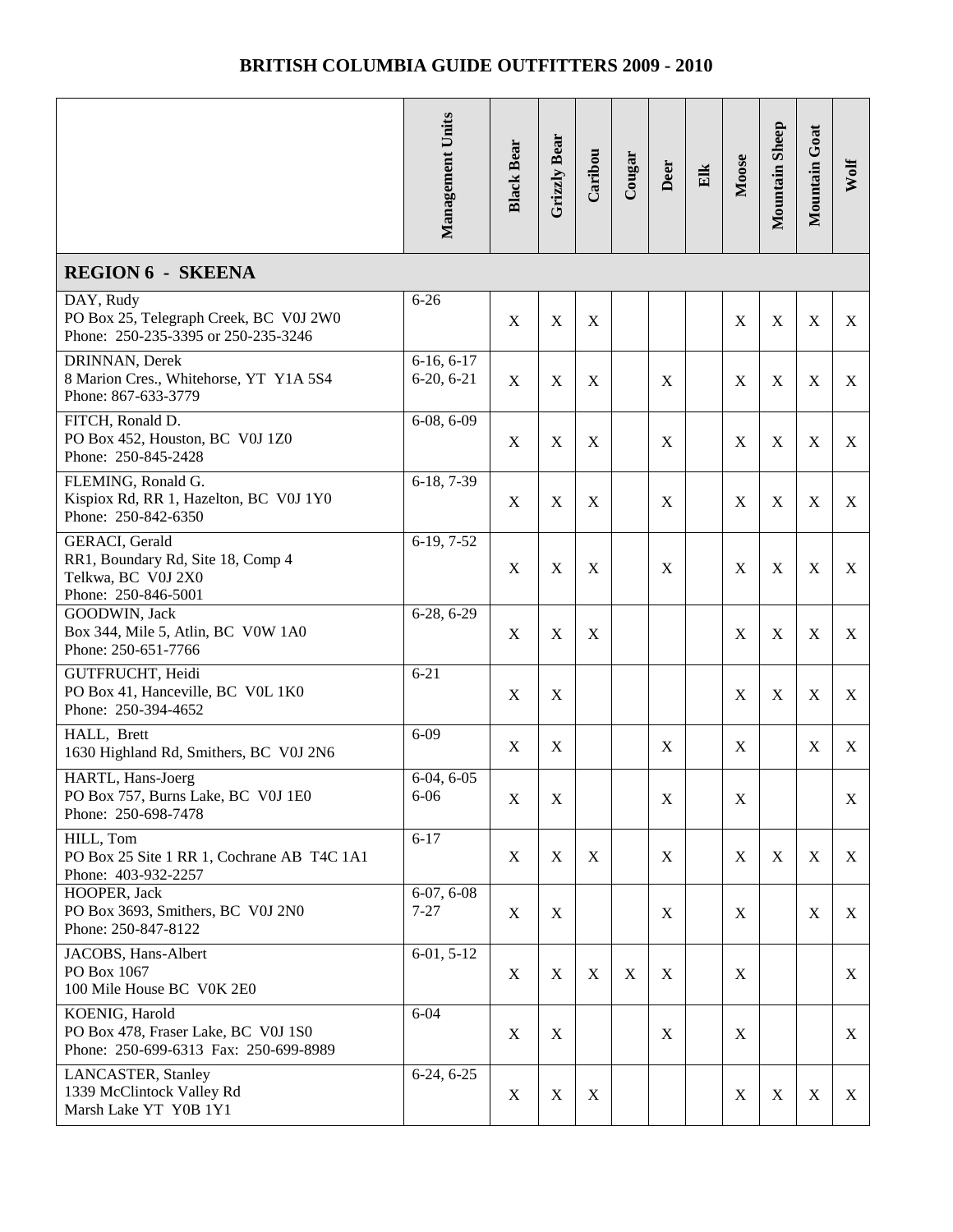|                                                                                  | Management Units                               | <b>Black Bear</b> | Grizzly Bear | Caribou     | Cougar      | Deer             | Elk | Moose       | Mountain Sheep | Mountain Goat | Wolf |
|----------------------------------------------------------------------------------|------------------------------------------------|-------------------|--------------|-------------|-------------|------------------|-----|-------------|----------------|---------------|------|
| <b>REGION 6 - SKEENA</b>                                                         |                                                |                   |              |             |             |                  |     |             |                |               |      |
| LARSON, Allan<br>PO Box 4302, Smithers, BC V0J 2N0<br>Phone: 250-847-5148        | $6-25, 6-26$                                   | $\mathbf X$       | $\mathbf X$  | X           |             |                  |     | X           | $\mathbf X$    | $\mathbf X$   | X    |
| LARSON, Clint Conrad<br>PO Box 4302, Smithers, BC V0J 2N0<br>Phone: 250-847-5148 | $6-17, 6-18$<br>$6 - 30$                       | $\mathbf X$       | $\mathbf X$  | X           |             | $\mathbf X$      |     | X           | $\mathbf X$    | $\mathbf X$   | X    |
| LEWIS, Michael Ryan<br>PO Box 863, Terrace, BC V8G 4R1<br>Phone: 250-635-6074    | $6-03, 6-09$                                   | $\mathbf X$       | X            |             |             |                  |     | X           |                | $\mathbf X$   | X    |
| MCCONNELL, Brian<br>PO Box 69, Telkwa, BC V0J 2X0                                | $6 - 09$                                       | $\mathbf X$       | X            |             |             | $\mathbf X$      |     | X           |                | $\mathbf X$   | X    |
| DANIELSON, Michael<br>PO Box 66, Dease Lake BC V0C 2L0<br>Phone: 250-771-3819    | $6-19, 6-22$<br>$6-23, 6-24$                   | $\mathbf X$       | X            | $\mathbf X$ |             |                  |     | $\mathbf X$ | $\mathbf X$    | $\mathbf X$   | X    |
| MILLIGAN, Robert<br>PO Box 848, Terrace, BC V8G 4R1<br>Phone: 250-635-2799       | $6-10, 6-11,$<br>$6-14, 6-15,$<br>$6-16, 6-17$ |                   | $\mathbf X$  |             |             |                  |     | X           |                | $\mathbf X$   |      |
| MOHR, Derrick<br>PO Box 4423, Smithers, BC V0J 2N0<br>Phone: 250-847-9053        | $6-07, 6-18$<br>$7 - 27$                       | X                 | X            | X           |             | X                |     | X           | $\mathbf X$    | X             | X    |
| MUEHLMEYER, Stefan<br>PO Box 601, Burns Lake, BC V0J 1E0<br>Phone: 250-695-6942  | $6-04, 7-12$                                   | $\mathbf X$       | $\mathbf X$  |             |             | $\boldsymbol{X}$ |     | X           |                |               | X    |
| <b>BUCHANAN</b> , Shane<br>PO Box 33155, Whitehorse YT Y1A 6S1                   | $6-27, 6-28$                                   | $\mathbf X$       | $\mathbf X$  | X           |             |                  |     | $\mathbf X$ | $\mathbf X$    | $\mathbf X$   | X    |
| OESTREICH, Devlin<br>PO Box 29<br>Dease Lake BC                                  | $6-23, 7-52$                                   | $\mathbf X$       | X            | $\mathbf X$ |             | X                |     | X           | $\mathbf X$    | $\mathbf X$   | X    |
| PERKINSON, Cuylar<br>PO Box 1483, Houston, BC V0J 1Z0<br>Phone: 250-845-3156     | $6-04, 6-08$<br>$6 - 09$                       | X                 | X            |             |             | X                |     | X           |                |               | X    |
| RANNIGER, Mark<br>374 Sth Murphy St, Campbell River BC V9W 1Y7                   | $6-02, 6-04$                                   | X                 | X            |             |             | $\mathbf X$      |     | X           |                |               | X    |
| RAY, Steven<br>Box 303, Fort Fraser, BC V0J 1N)<br>Phone: 250-690-7204           | $6-01, 6-04$<br>$7 - 12$                       | X                 | X            |             |             | X                |     | X           |                |               | X    |
| RUSSELL, Jim<br>PO Box 112<br>Nanaimo BC V9R 5K4                                 | $6-01, 5-12$                                   | X                 |              | $\mathbf X$ | $\mathbf X$ | X                |     | X           |                |               | X    |
| SCHLAUCH, Dennis<br>PO Box 1030, Fort St. James, BC V0J 1P0                      | $6 - 03$                                       | X                 | X            |             |             | X                |     | X           |                | X             | X    |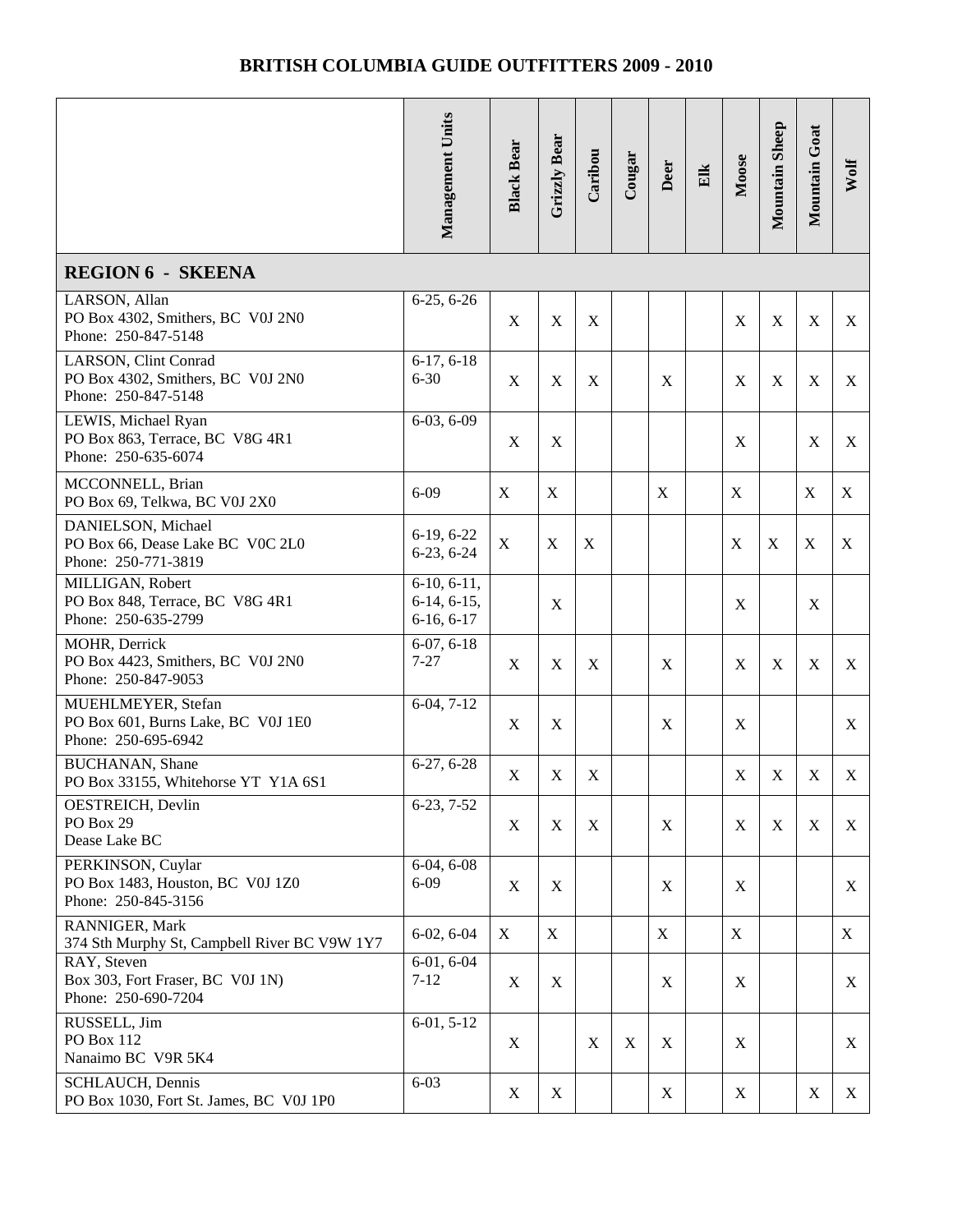|                                                                                                    | Management Units                         | <b>Black Bear</b> | Grizzly Bear | Caribou     | Cougar | Deer        | $E$ lk      | Moose       | Mountain Sheep | Mountain Goat             | Wolf |  |
|----------------------------------------------------------------------------------------------------|------------------------------------------|-------------------|--------------|-------------|--------|-------------|-------------|-------------|----------------|---------------------------|------|--|
| <b>REGION 6 - SKEENA</b>                                                                           |                                          |                   |              |             |        |             |             |             |                |                           |      |  |
| SEITZINGER, Karl<br>General Delivery, Kleena Kleene, BC VOL 1M0<br>Phone: 250-476-1248             | $6 - 04$                                 | $\mathbf X$       | X            |             |        | X           |             | X           |                | $\mathbf X$               | X    |  |
| SOLMONSON, Richard<br>PO Box 23022, Fraser Lake, BC V2N 6Z2                                        | $6-19, 6-20$<br>$7-39, 7-40$             | $\mathbf X$       | X            | X           |        |             |             | X           | X              | $\mathbf X$               | X    |  |
| STEFFEY, Ronald<br>General Delivery<br>Germansen Landing, BC V0J 1T0<br>Phone: 660-725-4725        | 6-18, 7-39                               | X                 | X            | X           |        | X           |             | X           | X              | X                         | X    |  |
| STEINER, Ray<br>PO Box 460, Fraser Lake, BC V0J 1S0<br>Phone: 250-699-6698                         | $6-05, 6-06$                             | X                 | X            |             |        | X           |             | X           |                |                           | X    |  |
| STORRY, Brock<br>PO Box 246, Port Clements BC V0T 1R0                                              | $6-12, 6-13$                             | X                 |              |             |        | $\mathbf X$ | $\mathbf X$ |             |                |                           |      |  |
| TIMPANY, Phillip<br>PO Box 74, Atlin BC V0W 1A0                                                    | $6 - 26$                                 | $\mathbf X$       | X            | X           |        |             |             | X           | X              | X                         | X    |  |
| TOUROND, Jim<br>RR 1, S21 PO Box 1, Burns Lake, BC V0J 1E0<br>Phone: 250-695-6351                  | $6-04, 6-09$                             | $\mathbf X$       | X            |             |        | X           |             | X           |                | $\boldsymbol{\mathrm{X}}$ | X    |  |
| VANTINE, Ron<br>PO Box 465, Burns Lake, BC V0J 1E0                                                 | $6-01, 6-02$                             | X                 | X            | X           |        | X           |             | X           |                |                           | X    |  |
| WILLIAMS, Gregory<br>PO Box 60, Charlie Lake BC V0C 1H0                                            | $6-21, 6-22$<br>$6 - 26$                 | X                 | X            | X           |        |             |             | X           | X              | $\mathbf X$               | X    |  |
| YOUNG, Michael C.<br>PO Box 25 Smithers, BC V0J2N0<br>Phone: 250-846-3-9343                        | $6-17, 6-18$<br>$6 - 20$                 | $\mathbf X$       | $\mathbf X$  | $\mathbf X$ |        | $\mathbf X$ |             | $\mathbf X$ | $\mathbf X$    | $\mathbf X$               | X    |  |
| <b>REGION 7 A - OMINECA</b>                                                                        |                                          |                   |              |             |        |             |             |             |                |                           |      |  |
| ALLEN, Les<br>2386 Quail Run Drive, Kelowna BC V1V 2N5<br>Phone: 250-8782119                       | $7-24, 7-28$<br>$7-29$                   | $\mathbf X$       | X            |             |        |             |             | X           |                | $\boldsymbol{X}$          | X    |  |
| ALLEN, Les<br>2386 Quail Run Drive, Kelowna BC V1V 2N5<br>Phone: 250-8782119                       | $7-27, 7-38$                             | X                 | X            | X           |        |             |             | $\mathbf X$ |                | X                         | X    |  |
| ADAMSON, Dan<br>1005 Old Cascade Highway, PO Box 283<br>Rossland BC V0G 1Y0<br>Phone: 250-512-1328 | $7-40, 7-41$                             | X                 | X            | X           |        |             | X           | $\mathbf X$ | X              | $\boldsymbol{X}$          | X    |  |
| ANDERSON, Colonel<br>PO Box 42 Fort Fraser BC V0J 1N0<br>Phone: 250-690-7406                       | $7-12, 7-13$<br>$7-25, 6-05$<br>$6 - 06$ | X                 | X            |             |        | X           |             | $\mathbf X$ |                |                           | X    |  |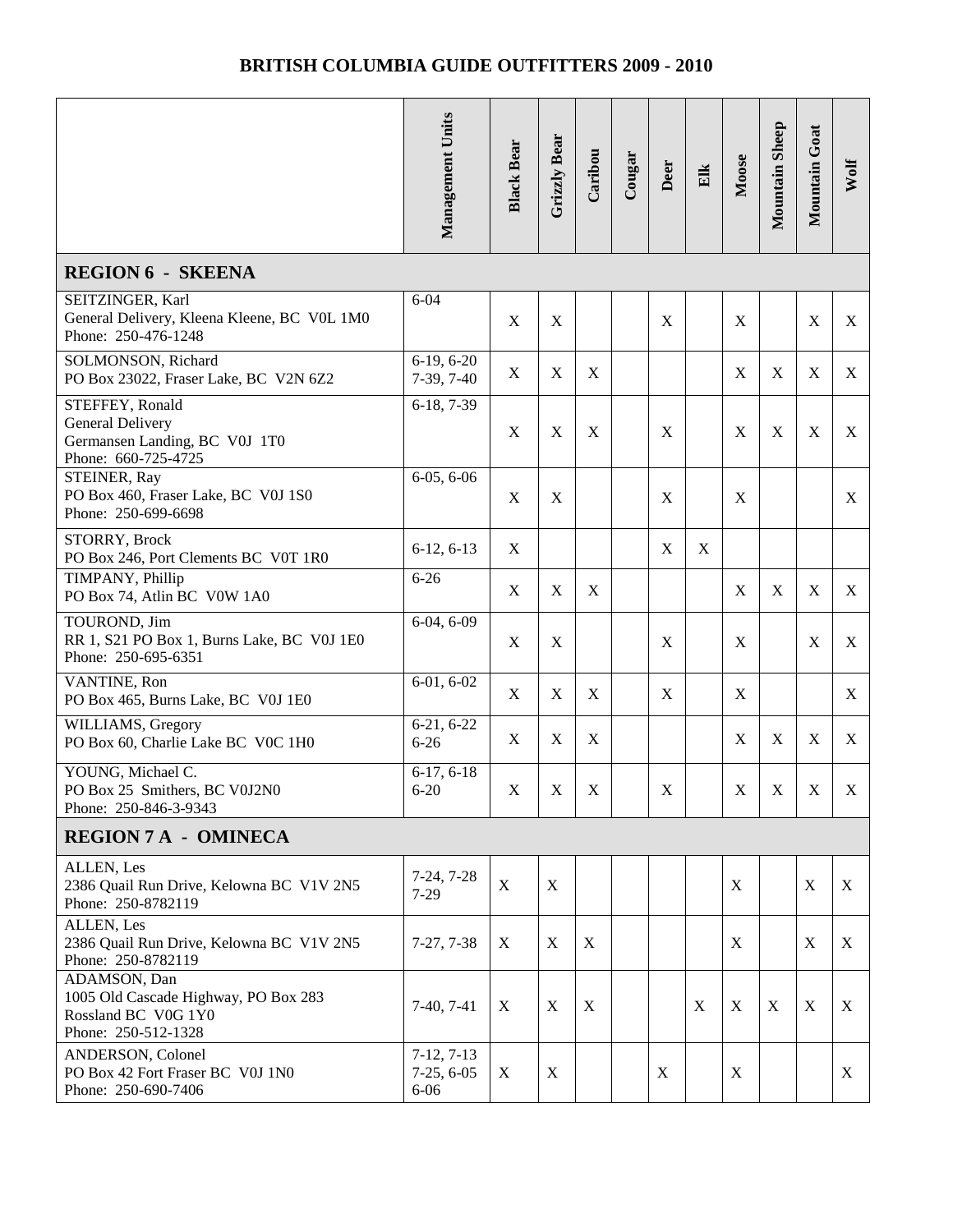|                                                                                                  | Management Units                                       | <b>Black Bear</b> | Grizzly Bear | Caribou     | Cougar                    | Deer        | Elk                       | Moose            | Mountain Sheep | Mountain Goat    | Wolf |  |
|--------------------------------------------------------------------------------------------------|--------------------------------------------------------|-------------------|--------------|-------------|---------------------------|-------------|---------------------------|------------------|----------------|------------------|------|--|
| <b>REGION 7 A - OMINECA</b>                                                                      |                                                        |                   |              |             |                           |             |                           |                  |                |                  |      |  |
| BADEY, Herbert H.<br>1660 Mclauchlin Dr., Courtenay, BC V9N 3V8                                  | $7-25, 6-06$                                           | $\mathbf X$       | $\mathbf X$  |             |                           | $\mathbf X$ |                           | $\mathbf X$      |                |                  | X    |  |
| <b>BEATTIE</b> , Dennis<br>PO Box 339 Hudson's Hope BC V0C 1V0<br>Phone: 250-783-9291            | $7-36, 7-37$                                           | $\mathbf X$       | X            | X           |                           | $\mathbf X$ | $\boldsymbol{\mathrm{X}}$ | $\mathbf X$      | $\mathbf X$    | $\boldsymbol{X}$ | X    |  |
| <b>BERG, Stewart</b><br>PO Box 86 Topley BC V0J 2Y0<br>Phone: 250-696-3122                       | $7-26, 7-27$<br>7-28, 6-04<br>$6-05, 6-06$<br>$6 - 08$ | $\mathbf X$       | $\mathbf X$  |             |                           | $\mathbf X$ |                           | $\mathbf X$      |                |                  | X    |  |
| BROOKS, Daniel L.<br>PO Box 619 Vanderhoof BC V0J 3A0<br>Phone: 250-567-5710                     | $7-11, 7-12,$<br>$5 - 13$                              | $\mathbf X$       | X            |             | $\mathbf X$               | $\mathbf X$ |                           | $\boldsymbol{X}$ | $\mathbf X$    |                  | X    |  |
| CHINGEE, Harry<br>General Delivery McLeod Lake BC V0J 2G0                                        | $7-16, 7-23$<br>7-24, 7-30                             | $\mathbf X$       | $\mathbf X$  | X           |                           | $\mathbf X$ |                           | $\mathbf X$      | $\mathbf X$    | X                | X    |  |
| COVERT, Christopher<br>4375 Maxwell Road Peachland BC V0H 1X3                                    | $7-05, 7-06,$<br>$7 - 07$                              | $\mathbf X$       | X            |             |                           | $\mathbf X$ |                           | X                |                | X                | X    |  |
| CUSHMAN, Timothy A.<br>PO Box 25 Wells BC V0K 2R0<br>Phone: 250-994-3468                         | $7-05, 7-06$<br>$5 - 15$                               | $\mathbf X$       | X            | X           | $\mathbf X$               | X           |                           | $\mathbf X$      |                | X                | X    |  |
| ALBERTSON, Olin<br>PO Box 1528, Vanderhoof BC V0J 3A0<br>Phone: 250-567-9572                     | $7-13, 7-14$                                           | $\mathbf X$       |              |             |                           | X           |                           | $\mathbf X$      |                |                  | X    |  |
| DRINKALL, Dale R.<br>PO Box 27<br>Toad River BC V0C 2X0<br>Phone: 250-232-5451                   | $7-41, 7-51,$<br>$7 - 54$                              | $\mathbf X$       | $\mathbf X$  | $\mathbf X$ |                           | $\mathbf X$ | X                         | $\mathbf X$      | $\mathbf X$    | X                | X    |  |
| DUNLOP, Robert<br>2819 Bernard Road Prince George BC V2N 5G1<br>Phone: 250-964-9112              | $7 - 23$                                               | X                 | X            |             |                           |             |                           | X                |                |                  | X    |  |
| ERICKSON, Larry E.<br>General Delivery Manson Creek BC V0J 2H0<br>Phone: H499923 YK Manson River | $7-28, 7-38$                                           | X                 | X            | X           |                           |             |                           | $\mathbf X$      |                | X                | X    |  |
| FILLION, Albert<br>6340 Blackburn South Road<br>Prince George BC V2N 6C5<br>Phone: 250-963-9967  | $7-06, 7-07$<br>$7-08, 5-02$<br>$5 - 15$               | X                 | X            |             | X                         | $\mathbf X$ |                           | $\mathbf X$      |                |                  | X    |  |
| FLEMING, Ronald G.<br>RR1 L42 Kispiox Valley Road<br>Hazelton BC V0J 1Y0<br>Phone: 250-842-6350  | $7-39, 6-18$                                           | X                 | X            | X           |                           | X           |                           | $\mathbf X$      | $\mathbf X$    | $\boldsymbol{X}$ | X    |  |
| GRUNDMANN, Peter W.<br>5485 Kirby Road Quesnel BC V2J 6Y1<br>Phone: 250-991-0879                 | $7-06, 5-15$                                           | X                 | X            | X           | $\boldsymbol{\mathrm{X}}$ | $\mathbf X$ |                           | X                |                | X                | X    |  |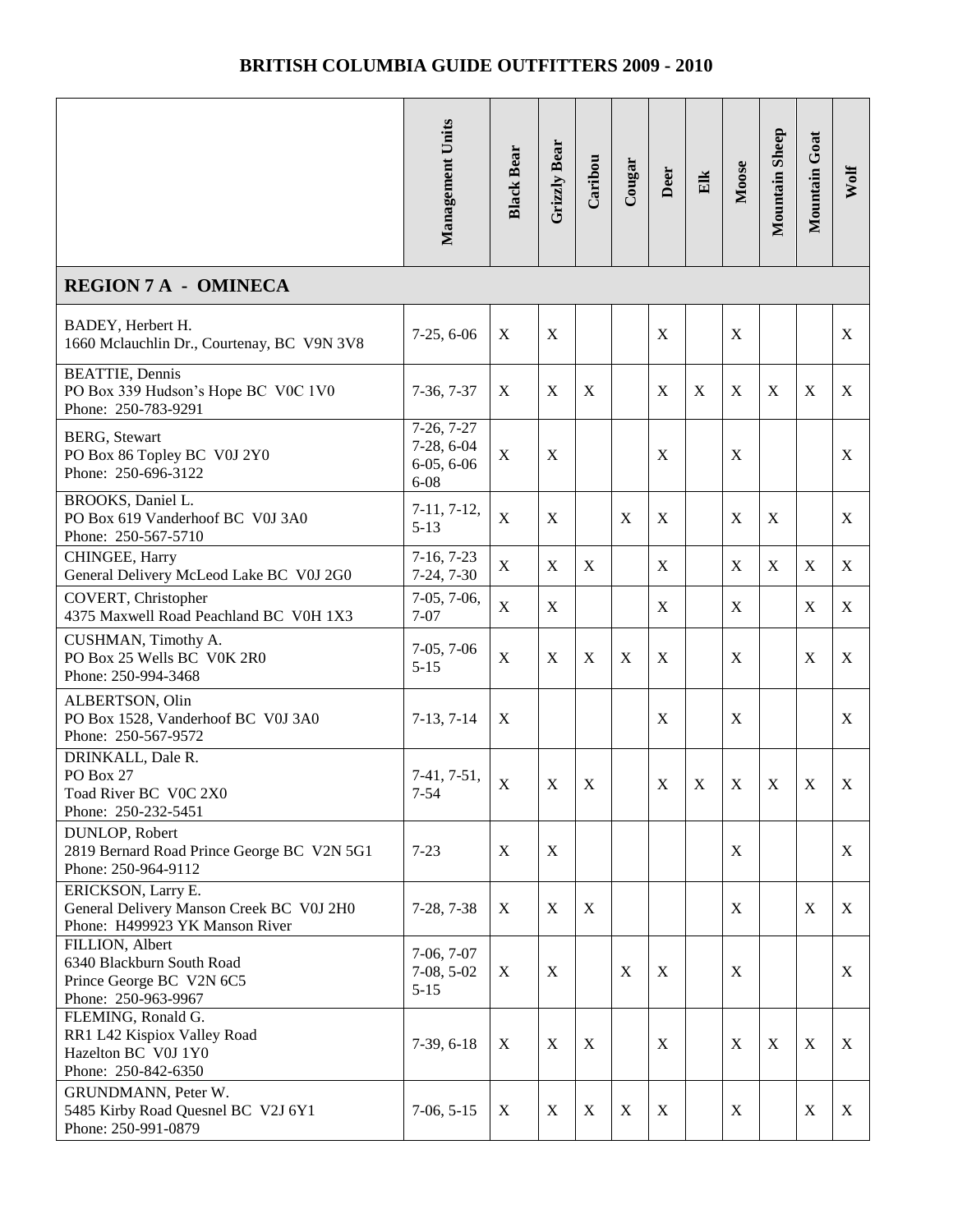|                                                                                                  | Management Units             | <b>Black Bear</b> | Grizzly Bear | Caribou | Cougar                    | Deer             | Elk         | Moose       | Mountain Sheep | Mountain Goat    | Wolf        |
|--------------------------------------------------------------------------------------------------|------------------------------|-------------------|--------------|---------|---------------------------|------------------|-------------|-------------|----------------|------------------|-------------|
| <b>REGION 7 A - OMINECA</b>                                                                      |                              |                   |              |         |                           |                  |             |             |                |                  |             |
| HAGBERG, Andy<br>40990 Quesnel - Hixon Road Hixon BC V0K 1S1<br>Phone: 250-563-5948              | $7 - 18$                     | $\mathbf X$       | $\mathbf X$  |         |                           |                  |             | $\mathbf X$ | $\mathbf X$    | $\mathbf X$      | X           |
| HAMMETT, Mike<br>PO Box 11 Pink Mountain BC V0C 2B0<br>Phone: 250-787-9800                       | $7-37, 7-41$<br>$7-42, 7-57$ | $\mathbf X$       | $\mathbf X$  | X       |                           | $\boldsymbol{X}$ | $\mathbf X$ | $\mathbf X$ | $\mathbf X$    | $\mathbf X$      | X           |
| HANSON, Eric<br>PO Box 1885 Prince George BC V2L 5E3<br>Phone: 250-568-2386                      | $7-17, 7-18$                 | $\mathbf X$       | X            |         |                           | $\mathbf X$      |             | $\mathbf X$ | $\mathbf X$    | $\mathbf X$      | X           |
| HOOPER, Jack<br>PO Box 3693 Smithers BC V0J 2N0<br>Phone: 250-847-8122                           | $7-27, 6-07$<br>$6 - 08$     | $\mathbf X$       | X            |         |                           | $\mathbf X$      |             | X           |                | X                | $\mathbf X$ |
| FIARCHUK, Stephan<br>PO Box 338, Hudson's Hope, BC V0C 1V0                                       | $7-36, 7-37$<br>$7-43$       | $\mathbf X$       | X            | X       |                           | X                | X           | X           | X              | X                | X           |
| SOLMONSON, Richard<br>PO Box 23022, Prince George, BC V2N 6Z2                                    | $6-19, 6-20$<br>7-39, 7-40   | $\mathbf X$       | X            | X       |                           |                  |             | X           | $\mathbf X$    | X                | X           |
| KISELBACH, Craig<br>9200 Granby Road Grand Forks BC V0H 1H1<br>Phone: 250-442-3565 or 3566       | $7-39, 7-40$                 | X                 | X            | X       |                           |                  |             | X           | $\mathbf X$    | $\boldsymbol{X}$ | X           |
| KRISTIANSON, Ken<br>PO Box 1050<br>Fort St. James, BC V0J 1P0                                    | $7-25, 7-26$                 | $\mathbf X$       | $\mathbf X$  |         |                           |                  |             | $\mathbf X$ |                |                  | X           |
| <b>KRUEGER</b> , Jens<br>PO Box 1089<br>Fort St. James BC V0J 1P0                                | $7-24, 7-25$<br>$7 - 28$     | X                 | X            |         |                           |                  |             | X           |                |                  | X           |
| LANDER, Jeff<br>131 Highlands Way, Sherwood Park AB T6A 5M6                                      | $7 - 17$                     | $\mathbf X$       | $\mathbf X$  |         |                           |                  |             | X           |                | $\mathbf X$      | $\mathbf X$ |
| LINNELL, Jim D. (Darren)<br>8700 Hidden Ranch Road<br>Kamloops BC V2C 6W4<br>Phone: 250-573-7541 | $7-11, 5-13$                 | X                 |              |         | $\boldsymbol{\mathrm{X}}$ | $\mathbf X$      |             | X           |                |                  | X           |
| LEVEQUE, Dennis<br>5565 Salmon Valley Rd<br>Prince George BC V2K 5W2<br>Phone: 406-866-3180      | 7-38, 7-39<br>$7-40$         | $\mathbf X$       | X            | X       |                           |                  |             | $\mathbf X$ | X              | $\boldsymbol{X}$ | X           |
| LORENZ, Vincent<br>7240 Sutley Rd, Prince George, BC V2N 5X4                                     | $7-03, 7-04$                 | X                 | X            |         |                           | $\mathbf X$      |             | X           |                | $\mathbf X$      | X           |
| MCAULEY, Jordy<br>PO Box 1235<br>Mackenzie BC V0J 2C0                                            | $7-37, 7-41$                 | X                 | X            | X       |                           |                  | X           | $\mathbf X$ | X              | X                | X           |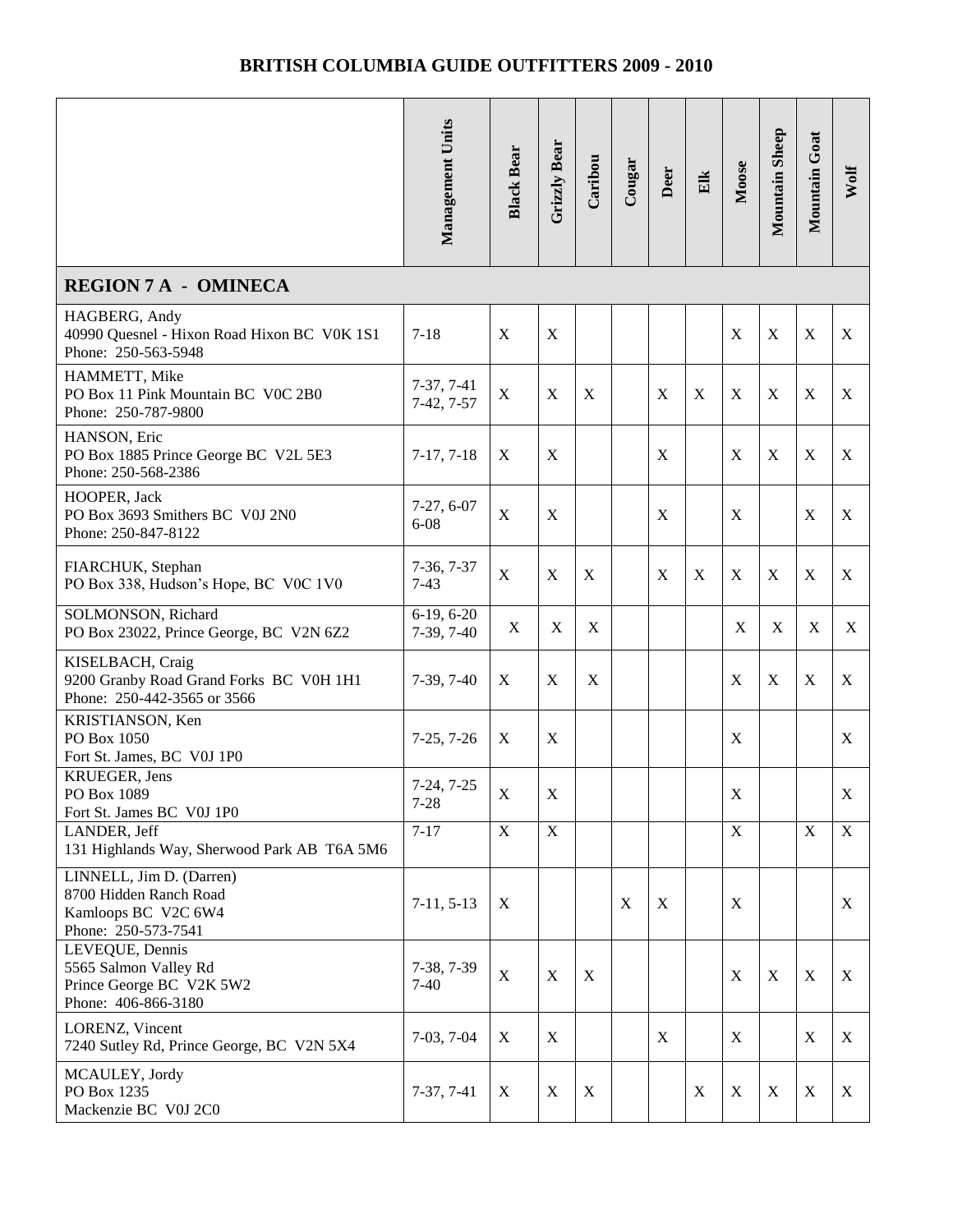|                                                                                                         | Management Units                             | <b>Black Bear</b> | Grizzly Bear | Caribou     | Cougar | Deer        | Elk | Moose       | Mountain Sheep | Mountain Goat    | Wolf |
|---------------------------------------------------------------------------------------------------------|----------------------------------------------|-------------------|--------------|-------------|--------|-------------|-----|-------------|----------------|------------------|------|
| <b>REGION 7 A - OMINECA</b>                                                                             |                                              |                   |              |             |        |             |     |             |                |                  |      |
| MOHR, Derrick<br>PO Box 4423 Smithers BC V0J 2N0<br>Phone: 250-847-9053                                 | $7-27, 6-07$<br>$6 - 18$                     | $\mathbf X$       | $\mathbf X$  | X           |        | X           |     | X           | $\mathbf X$    | $\mathbf X$      | X    |
| MUEHLMEYER, Stefan<br>PO Box 601 Burns Lake BC V0J 1E0<br>Phone: 250-695-6942                           | $7-12, 6-04$                                 | $\mathbf X$       | X            |             |        | X           |     | $\mathbf X$ |                |                  | X    |
| MUELLER, Wayne R.<br>General Delivery Sinclair Mills BC V0J 3M0<br>Phone: 250-966-2338                  | $7-05, 7-07$<br>$7-16, 7-17$<br>$7-18, 7-23$ | $\mathbf X$       | X            |             |        | $\mathbf X$ |     | $\mathbf X$ |                | $\mathbf X$      | X    |
| NIEMEYER, Colin<br>PO Box 1033, Valemount BC V0E 2Z0                                                    | $7-02, 7-03$<br>$7 - 04$                     | $\mathbf X$       | X            |             |        | X           |     | X           |                | $\mathbf X$      | X    |
| OLMSTEAD, Victoria<br>PO Box 6677 Fort St. John BC V1J 4J1<br>Phone: 250-789-9494                       | $7-41, 7-42$<br>$7-49, 7-50$                 | $\mathbf X$       | X            | X           |        | $\mathbf X$ | X   | $\mathbf X$ | $\mathbf X$    | X                | X    |
| PATTISON, Roy<br>PO Box 1837 Bear Lake BC V0J 3G0<br>Phone: 250-965-7788                                | $7-15, 7-16$<br>$7 - 24$                     | $\mathbf X$       | X            |             |        |             |     | $\mathbf X$ |                |                  | X    |
| PICHETTE, J. Scott.<br>PO Box 140 Willow River BC V0J 3C0<br>Phone: 250-963-9612                        | 7-07, 7-09,<br>$7 - 16$                      | $\mathbf X$       | X            |             |        | X           |     | X           |                |                  | X    |
| PICKERING, Kenneth<br>PO Box 1912<br>Bear Lake BC V0J 3G0<br>Phone: 250-972-4374                        | $7 - 23$                                     | $\mathbf X$       | X            |             |        |             |     | $\mathbf X$ |                |                  | X    |
| POELMAN, Wim<br>11250 Jayson Road Prince George BC V2N 6V7<br>Phone: 250-617-8279                       | $7-26$                                       | X                 | X            |             |        |             |     | X           |                |                  | X    |
| POWER, David<br>2958 Jorgenson Road<br>Prince George BC V2K 5T8<br>Phone: 250-962-5696                  | 7-28, 7-29<br>$7 - 38$                       | $\mathbf X$       | X            | X           |        |             |     | X           |                | X                | X    |
| PRINZ, Gebhard K.<br>2749 Blackwood Street Victoria BC V8T 3W6<br>Phone: 250-480-1202 Fax: 250-361-4684 | $7-18, 7-21$                                 | X                 | X            | $\mathbf X$ |        | $\mathbf X$ | X   | X           | X              | $\boldsymbol{X}$ | X    |
| RAMOUSCH, Marika<br>PO Box 21 Southbank BC V0J 2P0<br>Phone: 250-694-3719                               | $7-03, 7-04,$<br>$7-05, 7-17$                | $\mathbf X$       | X            |             |        | X           |     | X           |                | $\boldsymbol{X}$ | X    |
| RAY, Allen W.<br>PO Box 53 Fort Fraser BC V0J 1N0<br>Phone: 250-690-7204                                | $7 - 12$                                     | $\mathbf X$       |              |             |        | $\mathbf X$ |     | $\mathbf X$ |                |                  | X    |
| RAY, Steven<br>PO Box 303 Fort Fraser BC V0J 1N0<br>Phone: 250-690-7204                                 | $6-01, 6-04$<br>$7 - 12$                     | $\mathbf X$       | X            |             |        | X           |     | $\mathbf X$ |                |                  | X    |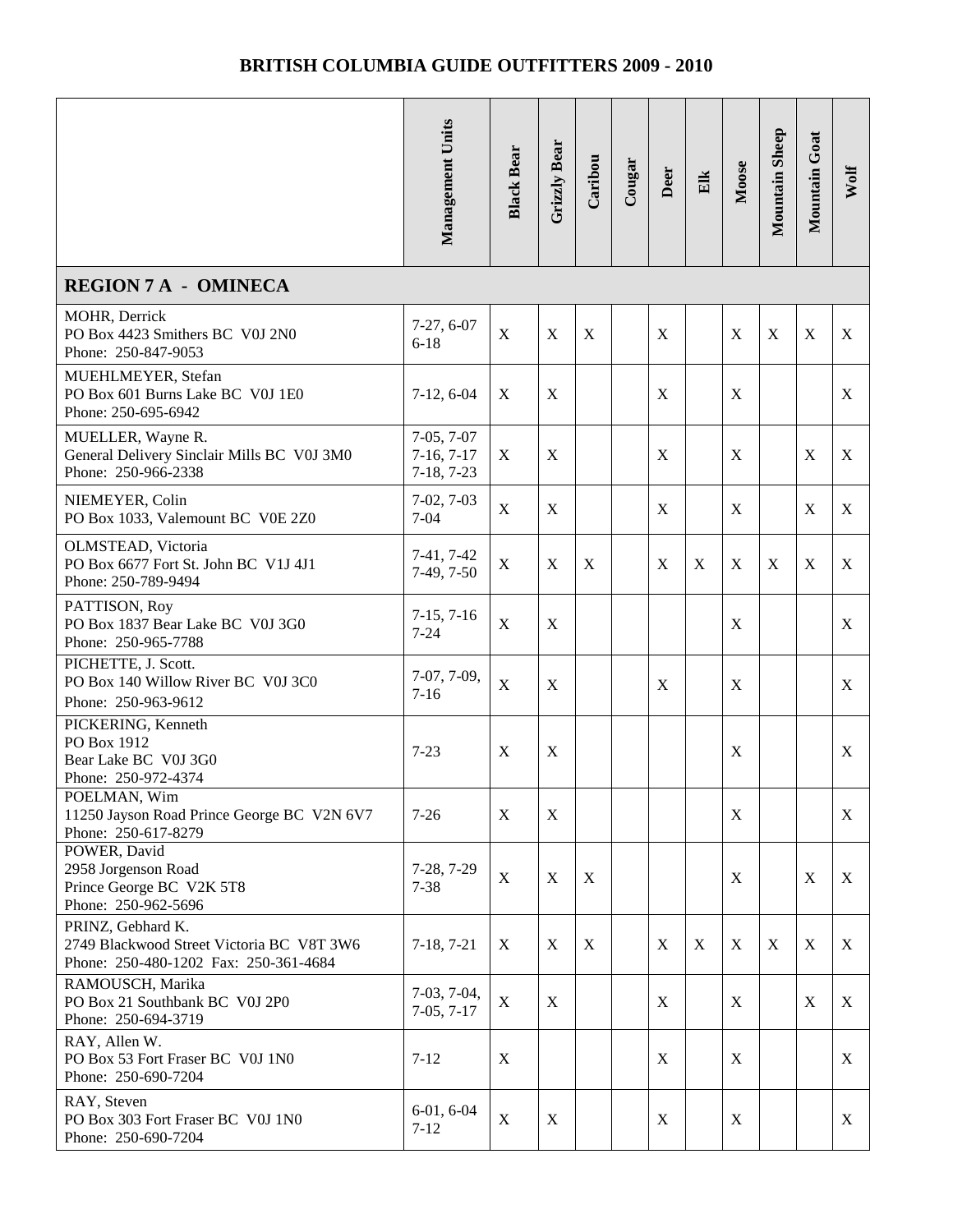|                                                                                                            | Management Units             | <b>Black Bear</b> | <b>Grizzly Bear</b> | Caribou | Cougar | Deer             | Elk         | Moose       | Mountain Sheep | Mountain Goat | Wolf |
|------------------------------------------------------------------------------------------------------------|------------------------------|-------------------|---------------------|---------|--------|------------------|-------------|-------------|----------------|---------------|------|
| <b>REGION 7 A - PEACE</b>                                                                                  |                              |                   |                     |         |        |                  |             |             |                |               |      |
| RIZZOLI, Eugene<br>PO Box 1920 Lac La Biche AB T0A 2C0<br>Phone: 780-623-3082                              | $7-03, 7-04$                 | $\mathbf X$       | $\mathbf X$         |         |        | $\boldsymbol{X}$ |             | X           |                | X             | X    |
| SCHNEIDER, Alfred<br>35800 West Lake - Fraser River Road<br>Prince George BC V2N 6H1, Phone: 250-960-9490  | $7 - 10$                     | X                 |                     |         |        | X                |             | X           |                |               | X    |
| SCHNEIDER, Michael<br>10125 Trebe Road Prince George BC V2N 5B4<br>Phone: 250-964-0511                     | $7-25, 7-26$                 | $\mathbf X$       | X                   |         |        |                  |             | X           |                |               | X    |
| SCHUIRMANN, Dirk<br>PO Box 1342, Prince George BC V2L 4V4<br>Phone: 250-971-2278                           | $7-16, 7-23$                 | $\mathbf X$       | X                   |         |        |                  |             | X           |                |               | X    |
| SCHWARTZ, Arnold<br>17915 Upper Mud River Rd<br>Prince George BC V2N 6K6<br>Phone: 250-560-5582            | $7-10, 7-11$<br>$7-12, 7-15$ | X                 |                     |         |        | X                |             | X           |                |               | X    |
| SMITH, Dennis D.<br>PO Box 354 Chetwynd BC V0C 1J0<br>Phone: 250-788-2569                                  | $7 - 38$                     | $\mathbf X$       | X                   | X       |        |                  |             | X           |                | X             | X    |
| STEFFEY, Ronald<br>General Delivery Germansen Landing BC V0J 1T0<br>Phone: N510052 Channel 8 via Vancouver | $7-39, 6-18$                 | X                 | X                   | X       |        | X                |             | X           | $\mathbf X$    |               | X    |
| TERHORST, Hans Dieter<br>1320 Milburn Avenue, Prince George BC V2L 4G1<br>Phone: 250-563-6377              | $7 - 28$                     | X                 | X                   |         |        |                  |             | X           |                | X             | X    |
| TREPUS, Paul<br>14155 Allison Crs., Prince George BC V2N 5B2<br>Phone: 250-964-2257                        | $7-25, 7-26$<br>$7 - 28$     | X                 | X                   |         |        |                  |             | X           |                | X             | X    |
| <b>WAKELYN, Richard Shane</b><br>38395 Chief Lake Rd, Prince George BC V2K 5L5<br>Phone: 250-967-4295      | $7 - 24$                     | $\mathbf X$       | X                   |         |        |                  |             | X           |                |               | X    |
| WATSON, Kenneth<br>12105 Wilan Road, Prince George C V2N 5A6<br>Phone: 250-964-6543                        | 7-07, 7-08,<br>$7-09$        | $\mathbf X$       |                     |         |        | X                |             | X           |                |               | X    |
| <b>WARREN, Larry</b><br>PO Box 59 Hudson's Hope BC V0C 1V0                                                 | 7-41, 7-42,<br>7-50 7-51     | $\mathbf X$       | X                   | X       |        | $\mathbf X$      | X           | $\mathbf X$ | X              | X             | X    |
| WERNER, Mark<br>PO Box 3154, Kamloops BC V2E 1C3<br>Phone: 250-372-9753                                    | $7-14, 7-15,$<br>$7 - 24$    | $\mathbf X$       |                     |         |        | $\mathbf X$      |             | $\mathbf X$ |                |               | X    |
| <b>REGION 7 B - PEACE</b>                                                                                  |                              |                   |                     |         |        |                  |             |             |                |               |      |
| <b>BEATTIE, Dennis</b><br>PO Box 339, Hudson's Hope, BC V0C 1V0<br>Phone: 250-783-9291                     | $7-36, 7-37$                 | X                 | X                   |         |        | X                | $\mathbf X$ | X           | X              | X             | X    |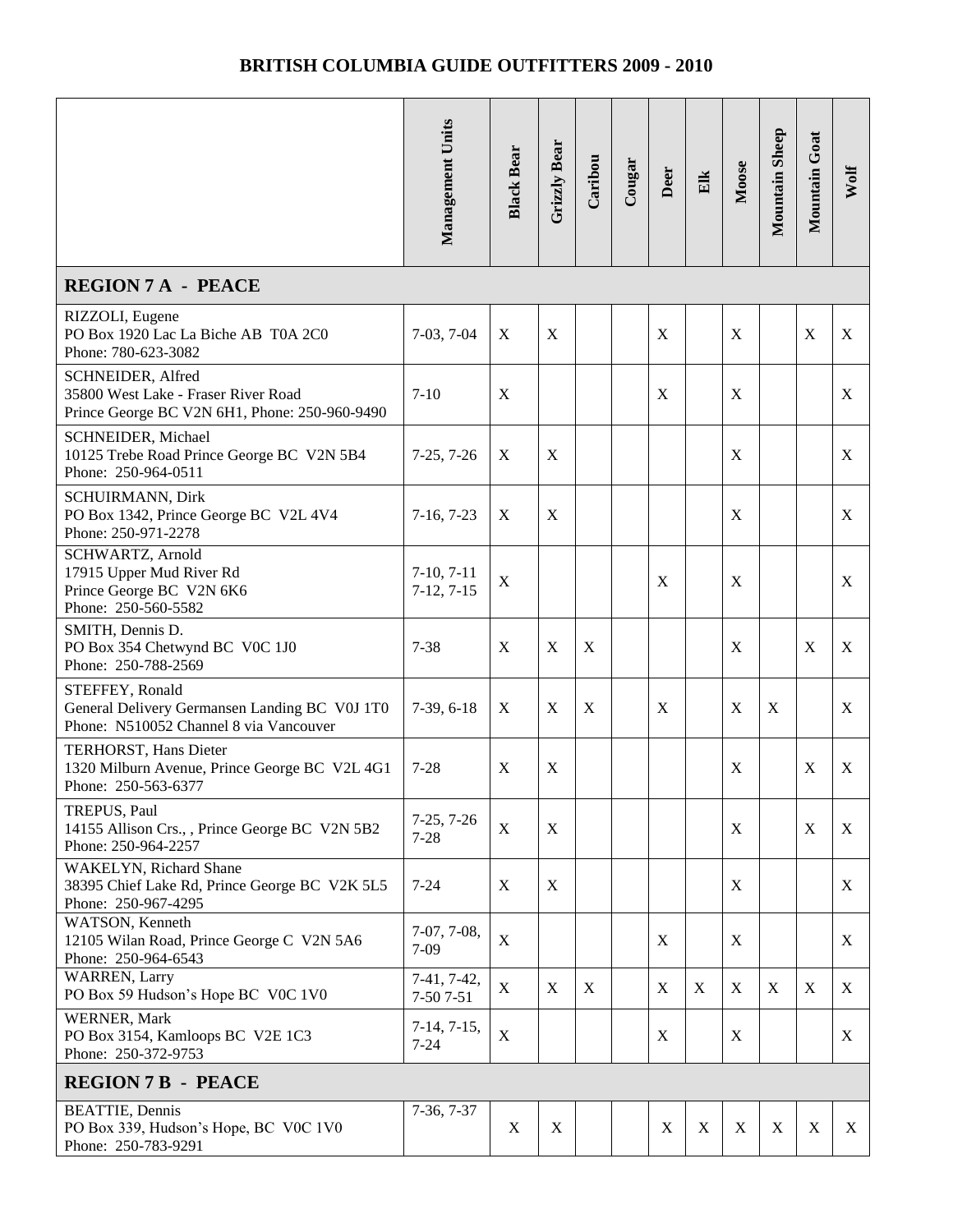|                                                                                           | <b>Management Units</b>      | <b>Black Bear</b> | Grizzly Bear     | Caribou     | Cougar | Deer             | Elk         | Moose       | Mountain Sheep | Mountain Goat             | Wolf |
|-------------------------------------------------------------------------------------------|------------------------------|-------------------|------------------|-------------|--------|------------------|-------------|-------------|----------------|---------------------------|------|
| <b>REGION 7 B - PEACE</b>                                                                 |                              |                   |                  |             |        |                  |             |             |                |                           |      |
| FUCHS, Stefan<br>PO Box 149, Tomslake BC V0C 2L0                                          | $7-19, 7-20$                 | X                 | X                |             |        | $\mathbf X$      | X           | $\mathbf X$ | X              | $\mathbf X$               | X    |
| CARY, Darwin<br>5615 Deadpine Dr., Kelowna, BC V1P 1A3<br>Phone: 250-491-1885             | $7-51, 7-52$                 | $\mathbf X$       | $\mathbf X$      | $\mathbf X$ |        | $\mathbf X$      |             | $\mathbf X$ | X              | $\mathbf X$               | X    |
| CLARK, Lloyd<br>PO Box 29, Alder Flats, Alberta T0C 0A0<br>Phone: 780-388-2205            | $7-45, 7-46$<br>$7 - 47$     | $\mathbf X$       | $\mathbf X$      |             |        | X                |             | X           |                |                           | X    |
| CONNORS, Keith<br>Box 1491, Prince George, BC V6L 4V5<br>Phone: 250-964-6595              | $7-52, 6-19$<br>$6 - 23$     | X                 | $\boldsymbol{X}$ | X           |        | $\boldsymbol{X}$ |             | X           | X              | $\boldsymbol{\mathrm{X}}$ | X    |
| DIDIER, Armand<br>PO Box 1840, Chetwynd, BC V0C 1J0<br>Phone: 250-788-2860                | $7 - 21$                     | $\mathbf X$       | $\mathbf X$      |             |        | X                | X           | X           |                |                           | X    |
| DRINKALL, Dale R.<br>Box 27, Toad River, BC V0C 2X0<br>Phone: 250-232-5451                | $7-41, 7-51,$<br>$7 - 54$    | X                 | $\boldsymbol{X}$ | X           |        | X                | $\mathbf X$ | X           | X              | $\mathbf X$               | X    |
| DRINKALL, Gary<br>PO Box 2215, Chetwynd, BC VOC 1J0<br>Phone: 250-788-2115                | $7-21, 7-22$                 | X                 | X                |             | X      | $\mathbf X$      | $\mathbf X$ | X           |                |                           | X    |
| FUCHS, Stefan,<br>PO Box 149, Tomslake, BC V0C 2L0<br>Phone: 250-786-5011                 | $7-20, 7-21$<br>$7-32, 7-33$ | $\mathbf X$       | $\mathbf X$      |             |        | $\boldsymbol{X}$ | X           | X           |                |                           | X    |
| GERACI, Gerald<br>RR1, Boundary Rd, S 18, C 4, Telkwa, BC V0J 2X0<br>Phone: 250-846-5001  | $7-52, 6-19$                 | X                 | X                | X           |        | X                |             | X           | X              | X                         | X    |
| GILLIS, Paul G.<br>Mile 308, Box 30, RR 1, Fort Nelson, BC VOC 1R0<br>Phone: 250-774-6457 | 7-42, 7-48<br>$7 - 56$       | X                 | X                | X           |        | X                | X           | X           | $\mathbf X$    | $\mathbf X$               | X    |
| GILLIS, Phil<br>PO Box 1684, Fort Nelson, BC V0C 1R0<br>Phone: 250-774-6307               | 7-42, 7-49                   | X                 | X                | X           |        | X                | X           | X           |                | X                         | X    |
| HAMMETT, Mike<br>PO Box 11, Pink Mountain, BC V0C 2B0<br>Phone: 250-787-9800              | $7-37, 7-41$<br>$7-42, 7-57$ | X                 | X                | X           |        | X                | X           | X           | X              | X                         | X    |
| HEIMERL, Paul<br>PO Box 328Moberly BC V0C 1X0<br>Phone: 250-483-4330                      | $7 - 32$                     | X                 |                  |             |        | $\boldsymbol{X}$ | $\mathbf X$ | X           |                |                           | X    |
| JACKSON, Ray<br>PO Box 518, Hudson's Hope, BC V0C 1H0<br>Phone: 250-783-5220              | $7-35, 7-43$                 | X                 | X                |             |        | X                | $\mathbf X$ | X           |                |                           | X    |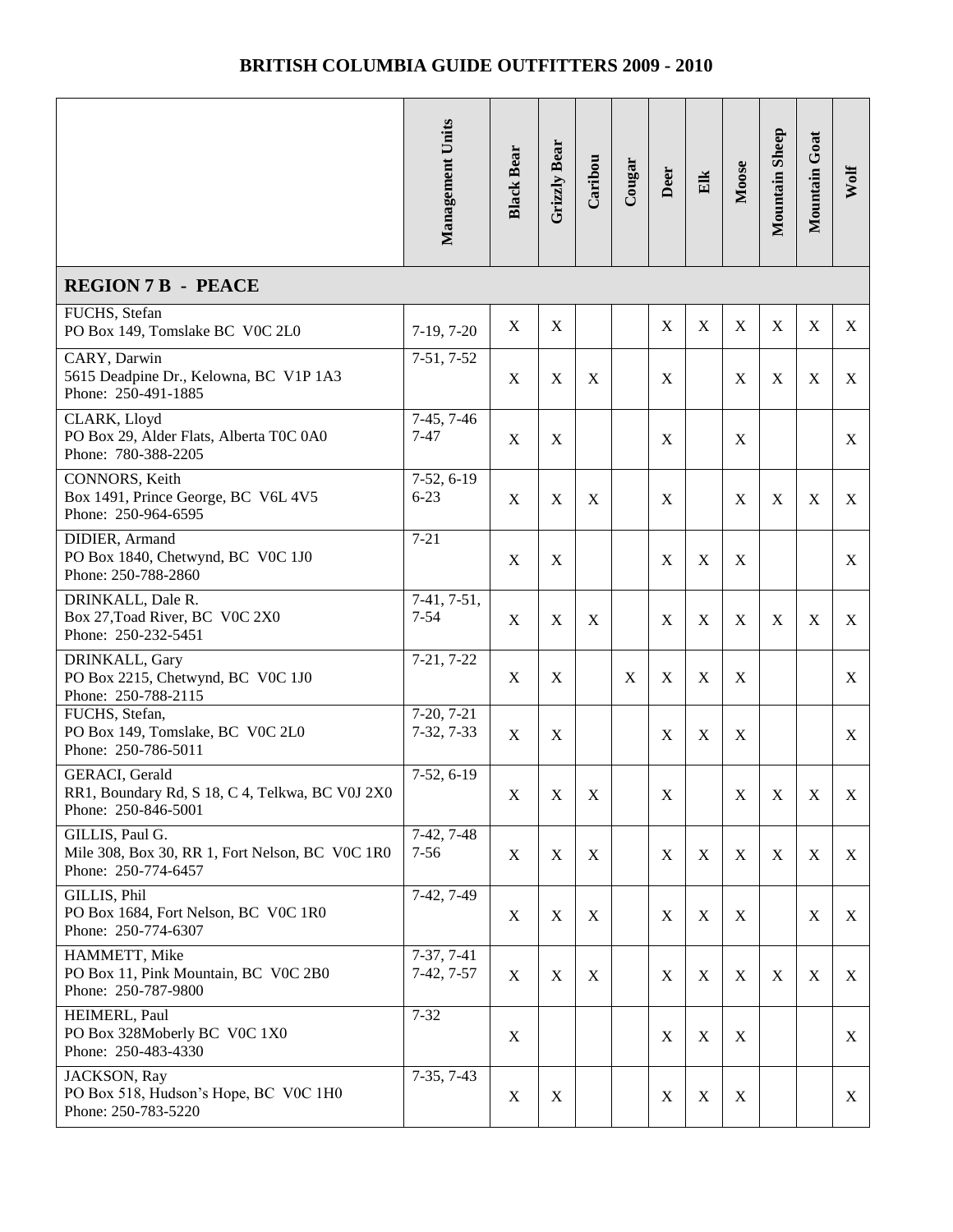|                                                                                                      | Management Units             | <b>Black Bear</b> | <b>Grizzly Bear</b> | Caribou | Cougar | Deer             | Elk         | Moose       | Mountain Sheep | Mountain Goat | Wolf         |
|------------------------------------------------------------------------------------------------------|------------------------------|-------------------|---------------------|---------|--------|------------------|-------------|-------------|----------------|---------------|--------------|
| <b>REGION 7 B - PEACE</b>                                                                            |                              |                   |                     |         |        |                  |             |             |                |               |              |
| KABANUK, Michael<br>112 Bow Meadows Drive, Cochrane, AB T4C 1N3<br>Phone: 403-851-0301               | $7-36, 7-37$<br>$7 - 43$     | $\mathbf X$       | X                   |         |        | X                | $\mathbf X$ | X           | X              | $\mathbf X$   | X            |
| LANCASTER, Clay<br>PO Box 801, Charlie Lake, BC V0C 1H0                                              | $7-31, 7-35$<br>$7 - 36$     | $\mathbf X$       | X                   |         |        | X                | $\mathbf X$ | X           | X              |               | X            |
| MINDERMANN, Horst<br>PO Box 1390, Chetwynd, BC VOC 1J0<br>Phone: 250-788-1980                        | $7 - 31$                     | X                 | X                   |         |        | X                | X           | X           |                | X             | X            |
| <b>MUELLER, Frank</b><br>PO Box 31608<br>Whitehorse YT Y1A 6L2<br>Phone: 867-660-4073                | 7-49, 7-54                   | $\mathbf X$       | $\mathbf X$         | X       |        | X                | $\mathbf X$ | X           | X              |               | X            |
| MULVAHILL, Michael J.<br>Box 297 Groundbirch, BC V0C 1T0<br>Phone: 250-843-7535                      | $7-20, 7-21$                 | $\mathbf X$       | X                   |         |        | X                | X           | X           |                | X             | X            |
| <b>OESTREICH</b> , Devlin<br>PO Box 29, Dease Lake, BC V0C 1L0                                       | $7-52, 6-23$                 | $\mathbf X$       | X                   | X       |        | X                |             | X           | X              | $\mathbf X$   | $\mathbf{X}$ |
| OLMSTEAD, Victoria<br>PO Box 6677, Fort St. John, BC V1J 4J1<br>Phone: 250-789-9494                  | 7-41, 7-42<br>$7-49, 7-50$   | $\mathbf X$       | X                   | X       |        | X                | X           | X           | X              | $\mathbf X$   | X            |
| OLSEN, James<br>PO Box 7870, Toad River, BC V0C 2X0<br>Phone: 250-232-5469                           | $7-49, 7-50$<br>$7-51, 7-54$ | X                 | X                   | X       |        | X                | X           | X           | X              | $\mathbf X$   | X            |
| RAYMOND, Shawn<br>PO Box 3901, Fort Nelson, BC V0C 1R0<br>Phone: 250-233-8712                        | $7-51, 7-52$<br>$7 - 53$     | X                 | X                   | X       |        | X                | X           | X           | X              | X             | X            |
| Guide Unknown at time of posting<br>Contact Lynn Roy @ 250-387-9725                                  | 7-37, 7-43<br>$7-57, 7-58$   | X                 | X                   | X       |        | X                | X           | X           | X              | $\mathbf X$   | X            |
| <b>SCHIPPMANN</b> , Chris<br>Site 15, Comp 92, RR 1, Fort St John, BC V1J 4M6<br>Phone: 250-630-2704 | $7 - 53$                     | X                 | X                   | X       |        |                  | X           | X           |                |               | X            |
| SIMPSON, Frank<br>PO Box 1901, Claresholm, Alberta, T0L 0T0<br>Phone: 403-625-2150                   | $7 - 52$                     | X                 | $\mathbf X$         | X       |        | X                |             | X           | X              | $\mathbf X$   | X            |
| THOMPSON, Arthur<br>Box 449, Caroline, AB T0M 0M0<br>403-728-3752                                    | $7 - 51$                     | X                 | $\mathbf X$         | X       |        | X                |             | X           | X              | $\mathbf X$   | X            |
| TOMPKINS, Barry<br>PO Box 6742, Fort St. John, BC V1J 4J2<br>Phone: 250-787-8431                     | 7-49, 7-50                   | X                 | $\mathbf X$         | X       |        | $\boldsymbol{X}$ | $\mathbf X$ | $\mathbf X$ | X              | $\mathbf X$   | X            |
| VINCE, Thomas G.<br>PO Box 175, 9420 93rd Ave<br>Fort St John BC V1J 1S3<br>Phone: 250-263-4350      | $6-23, 7-51$<br>$7 - 52$     | $\mathbf X$       | X                   | X       |        |                  | X           | X           | X              | $\mathbf X$   | X            |